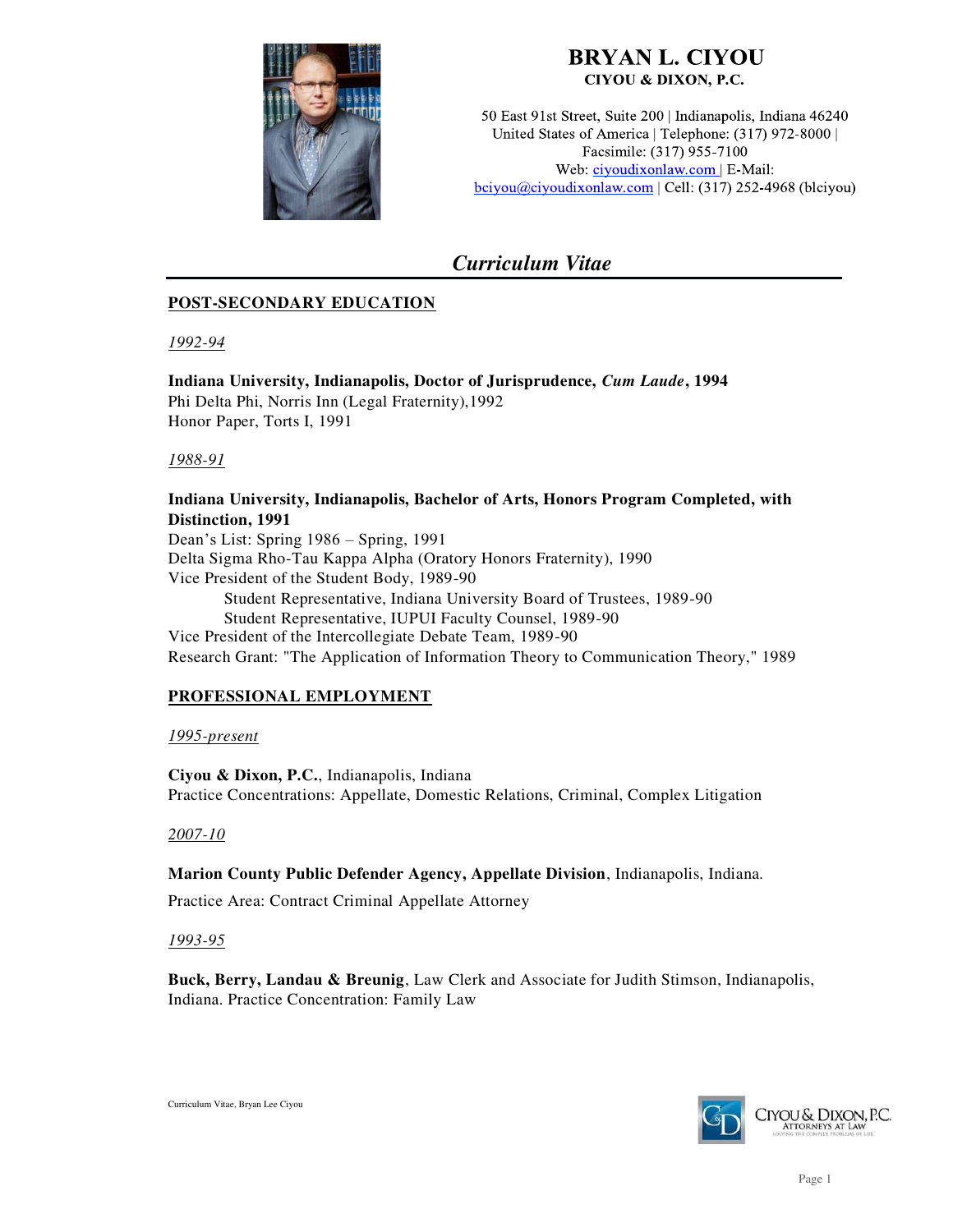### *1992-93*

**Johnson County Prosecutor's Office**, Franklin, Indiana. Position: Law Clerk, Sex Crimes

### *1992*

**Newby, Lewis, Kaminski & Jones**, LaPorte, Indiana. Position: Law Clerk, Insurance Defense

### **BAR ADMISSIONS**

*2009-present* 

United States Tax Court

*1998-present* 

United States Supreme Court

*1995-present* 

United States Court of Appeals for the Seventh Circuit

*1994-present* 

Indiana Supreme Court

United States District Courts for the Northern and Southern Districts of Indiana

### **APPELLATE OPINIONS**

### **A. United States Supreme Court:**

*Penwell v. Indiana*, 546 U.S. 888 (2005) (denying certiorari)

### **B. United States Court of Appeals for the Seventh Circuit:**

*United States of America v. Hargis*, 747 F.3d 917 (2014)

### **C. Indiana Supreme Court:**

### **1. Original Actions:**

*State ex rel. Wesolek v. The Porter Superior Court* 2, *et al.* (18S-OR-00467, 2018).

### **2. On Transfer.**

Curriculum Vitae, Bryan Lee Ciyou  *R.E. v. M.S.,* 43 N.E.3d 1276 (2016)

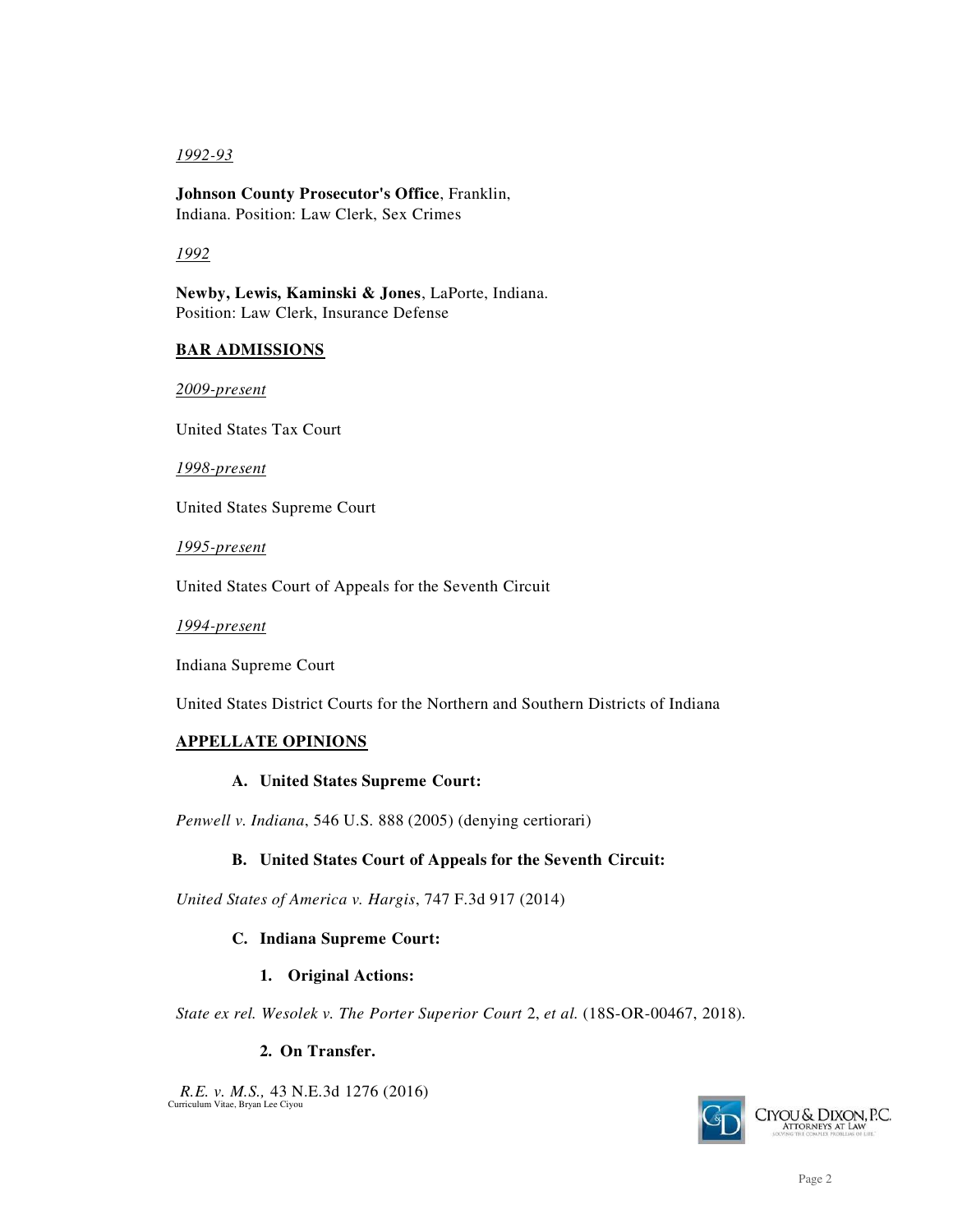*In re Adoption of BC.H.*, 22 N.E.3d 580 (2014) (oral argument)

*Cooper v. State*, 917 N.E.2d 667 (2009) (oral argument)

*Fuchs v. Martin*, 845 N.E.2d 1038 (2006)

*MacLafferty v. MacLafferty*, 829 N.E.2d 938 (2005) (oral argument)

*Cohoon v. Cohoon*, 784 N.E.2d 904 (2003)

### **D. Indiana Court of Appeals, Published Opinions:**

*Ellenburg v. Kropp,* 21A-JP-574 (Ind.Ct.App., September 17, 2021).

*Kakollu v. Vadlamundi*, 21A-DC-96 (Ind.Ct.App. July 26, 2021).

*Topoo v. State,* 20A-CR-2099 (Ind.Ct.App., June 14, 2021).

*Br.S. v. J.N.S.*, 20A-AD-1790 (Ind.Ct.App., May 12, 2021).

*Maxwell v. Maxwell*, 20A-DR-869 (Ind.Ct.App., January 26, 2020).

*Padilla v. Watts,* 20A-DR-423 (Ind.Ct.App., September 10, 2020).

*Martin v. State*, 20A-CR-00228 (Ind.Ct.App, September 8, 2020).

*Mehringer v. State,* 19A-CR-2281 (Ind.Ct.App., August 24, 2020).

*McDaniel v. McDaniel,* 19A-DR-2983 (Ind.Ct.App., July 14, 2020).

*Jones v. Gruca,* 19A-DR-2484 (Ind.Ct.App., June 18, 2020) (as featured in the Indiana Lawyer Daily on June 22, 2020).

*Anselem v. Asnelem*, 19A-DC-2728 (Ind.Ct.App., April 22, 2020) (as featured in the Indiana Lawyer Daily on April 22, 2020).

*Cowan v. Carter,* 19A-MI-402 (Ind.Ct.App., July 31, 2019).

*Hamilton v. Hamilton,* 103 N.E.3d 690 (2018)

*Bello v. Bello*, 102 N.E.3d 891 (2018)

*King v. Conley*, 87 N.E.3d 1146 (2017)

*Elwood v. Parker,* 77 N.E.3d 835 (2017)

*Gill v. Gill*, 72 N.E.3d 945 (2017)

*Quinn v. Quinn*, 62 N.E.3d 1212 (2016)

*Robertson v. Robertson*, 60 N.E.3d 1085 (2016)

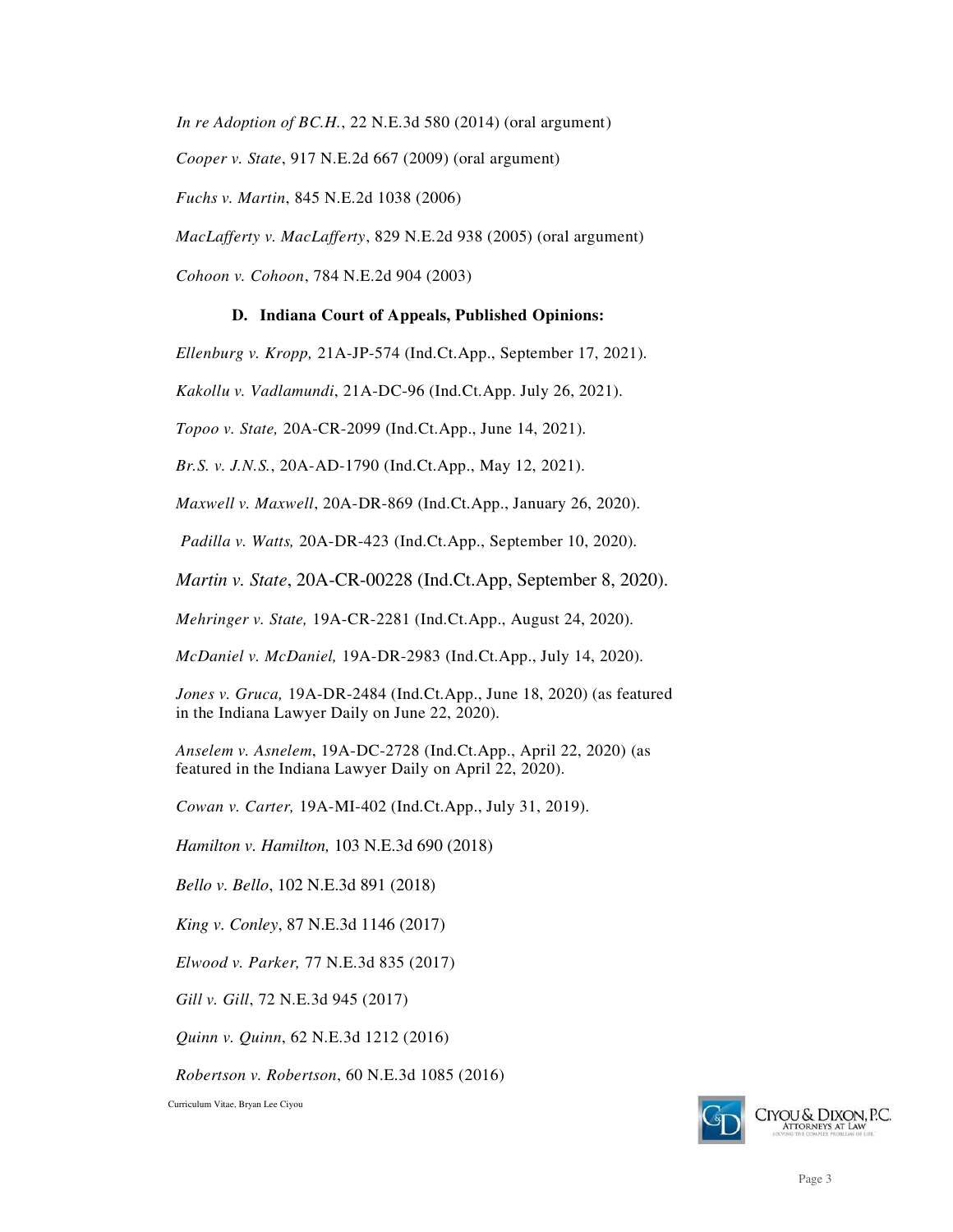*B.L. v. J.S.*, 59 N.E.3d 253 (2016)

*Harris v. Harris*, 56 N.E.3d 1152 (2016)

*Kieffer v. Trockman*, 56 N.E.3d 27 (2016)

*Barton v. Barton*, 47 N.E.3d 368 (2015)

*Maddux v. Maddux*, 40 N.E.3d 971 (2015)

*Howard v. State*, 32 N.E.3d 1187 (2015)

*T.H. v. R.J.,* 23 N.E.3d 776 (2014)

*Townsend v. Townsend*, 20 N.E.3d 877 (2014)

*In re Paternity of V.A.*, 10 N.E.3d 61 (2014)

*In re Adoption of B.C.H.*, 7 N.E.3d. 1000 (2014)

*Duckworth v. Duckworth*, 989 N.E.2d 352 (2013)

*John Alden v. State*, 983 N.E.2d 186 (2013)

*In re Guardianship of L.R.T., et al.*, 979 N.E.2d 688 (2012)

*Dennis Larson, Rose Real Estate, Inc. and Diversified Commercial Real Estate v. Peter N. Karagan; Rose Real Estate v. Peter N. Karagan*, 979 N.E.2d 655 (2012)

*Evans v. Thomas*, 976 N.E.2d 125 (2012)

*In Paternity of S.C., et al.*, 996 N.E.2d 143 (2012)

*Delagrange v. State*, 951 N.E.2d 593 (2011)

*In re the Paternity of K.D.*, 929 N.E.2d 863 (2010) (orally argued)

*In re Paternity of T.P.*, 920 N.E.2d 726 (2010).

*In re the Adoption of S.A.*, 918 N.E.2d 736 (2009)

*In re the Paternity of S.G.H. v. D.M.*, 913 N.E.2d 1265 (2009)

*Whitaker v. Cloverdale*, 902 N.E.2d 885 (2009)

*Showalter v. Thorntown*, 902 N.E.2d 338 (2009)

*Cloverdale v. Renner*, 901 N.E.2d 524 (2009)

*Brown v. State*, 894 N.E.2d 598 (2008)

<sup>Cu</sup>Coop&#ae<sub>v.</sub>Br&#d&E<sup>Ciy</sup>&94 N.E.2d 993 (2008)

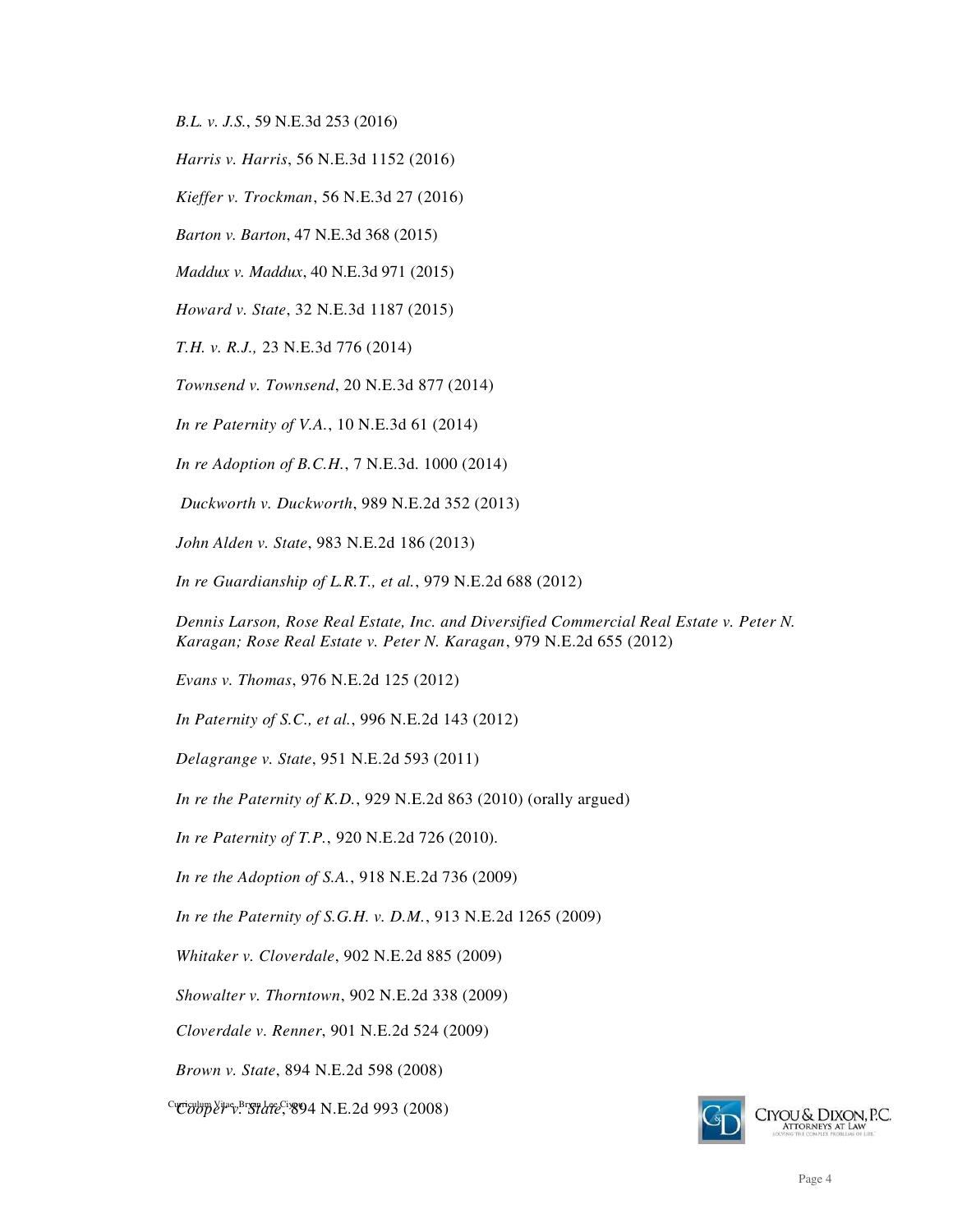*Malone v. State*, 882 N.E.2d 784 (2008)

*Whitman v. Denzik*, 882 N.E.2d 260 (2008).

*State v. Penwell*, 875 N.E.2d 365 (2007)

*Grathwohl v. Garrity*, 871 N.E.2d 297 (2007)

*Grant v. State*, 870 N.E.2d 1049 (2007).

*Fuchs v. Martin*, 836 N.E.2d 1049 (2005)

*Zan v. Zan*, 820 N.E.2d 1284 (2005)

*MacLafferty v. MacLafferty*, 811 N.E.2d 450 (2004)

*Cohoon v. Cohoon*, 770 N.E.2d 885 (2002)

*Graddick v. Graddick*, 779 N.E.2d 1209 (2002)

*In re Estate of Wade*, 768 N.E.2d 957 (2002)

*Crawley v. Oak Bend Estates Homeowners Ass'n, Inc.*, 753 N.E.2d 740 (2001)

*Mullis v. Brennan*, 716 N.E.2d 58 (1999)

*Bayley v. Fox*, 671 N.E.2d 133 (1996)

#### **E. Indiana Court of Appeals, Memorandum Decisions:**

*Asher v. Dillon*, 21A-JP-106 (Ind.Ct.App., September 22, 2021).

*Dickson v. Ford*, 20A-DC-1906 (Ind.Ct.App., June 9, 2021).

*Furman v. Furman*, 20A-DC-1597 (Ind.Ct.App., May 17, 2021).

*Stoops v. Fowler,* 20A-DC-1009 (Ind.Ct.App., December 23, 2020).

*Johnson v. Michele Bradberry, as Personal Representative of the Estate of Anthony O. Johnson, deceased,* 20AGU-26 (Ind.Ct.App., December 17, 2020).

*In re the Matter of the Paternity of:C.A.S.R. v. Christopher Adam Rhodaback*, 19A-JP-1527 (Ind.Ct.App. July 22, 2020).

*Belcher v. Pena,*19A-DC-2959 (Ind.Ct.App., July 17, 2020).

*Charles Huffer v. Chelsy Huffer*, 19A-DR-1140 (February 21, 2020).

*Nexgen Mold & Tool, Inc. v. Precise Tooling Solutions, Inc.,* 19-CT-1369 (January 31, 2020).

*Towns v. Long, and Tandra Johnson,* 19A-DR-1047 (December 3, 2019).

*S.A.W. v. K.L.W.*, 19A-DR-1002 (October 1, 2019)

*Alexander v. Djuric Trucking, Inc.*, 19A-CT-366 (September 20, 2019)

Curriculum Vitae, Bryan Lee Ciyou *Lavalle v. Lavalle,* 18A-DR-2320 (April 16, 2019)

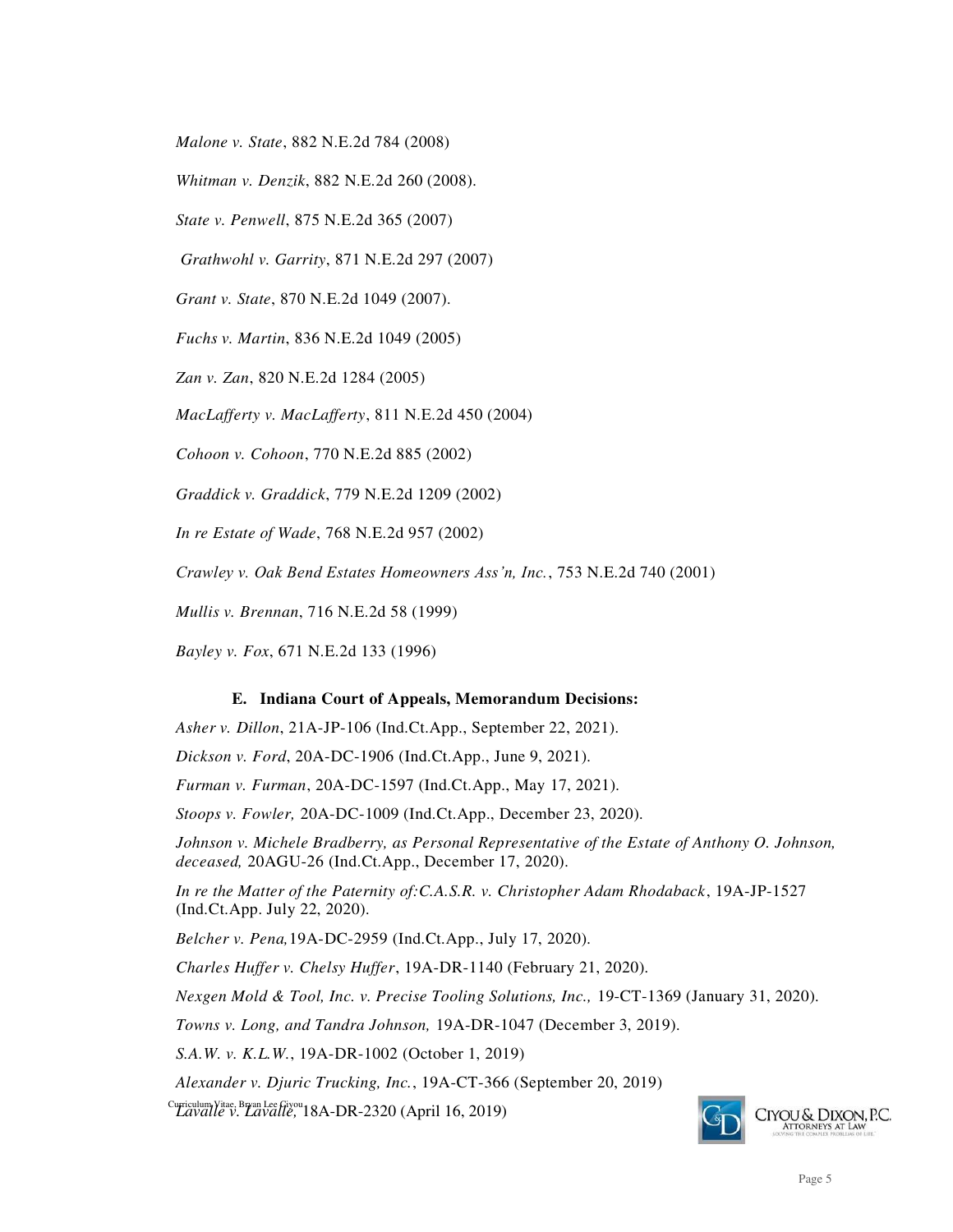*V.E. v. A.S.*, 113 N.E.3d 813 (November 14, 2018)

*Penry v. State,* 110 N.E.3d 1192 (August 29, 2018)

*In re Guardianship of Broughton*, 110 N.E.3d 1191 (August 28, 2018)

*Hartsock v. Fulkerson,* 79 N.E.3d 1011 (2017)

*S.B. v. J.B.*, 69 N.E.3d 950 (2016)

*In re Paternity of A.R.*, 64 N.E.3d 1268 (2016)

*Middleton v. Pyatte*, 57 N.E.3d 895 (2016)

*Khan v. Hussain*, 54 N.E.3d 449 (2016)

*In re L.S.*, 54 N.E.3d 449 (2016)

*Noyd v. Lavoie*, 43 N.E.3d 272 (2015)

*Falatovics v. Falatovics*, 41 N.E.3d 719 (2015)

*Skelton v. Skelton*, 38 N.E.738 (2015)

*Niccum v. Niccum*, 31 N.E.3d 1043 (201

*C.R. v. V.R.*, 31 N.E.3d 1044 (2015)

*In re Paternity of V.A.*, 29 N.E.3d 178 (2015)

*Krebs v. Krebs*, 27 N.E.3d 1043 (2015)

*In re Marriage of Harris*, 25 N.E.3d 823 (2015)

*Garrett v. Brown*, 21 N.E.2d 897 (2014)

*Lenning v. Short*, 2014 WL 4177397

*Reyes-Flores v. State*, 13 N.E.3d 558 (2014)

*Klabunde v. Klabunde,* 10 N.E.3d 102 (2014)

*In re Marriage of Hige*, 3 N.E.3d 1092 (2014)

*Townsend v. Townsend*, 997 N.E.2d 422 (2013)

*L.T. v. A.B.*, 996 N.E.2d 870 (2013)

*Sears v. Rust-Johnisee*, 992 N.E.2d 239 (2013)

Curriculum Vitae, Bryan Lee Ciyou *In re Guardianship M.A.M.J.*, 992 N.E.2d 234 (2013)

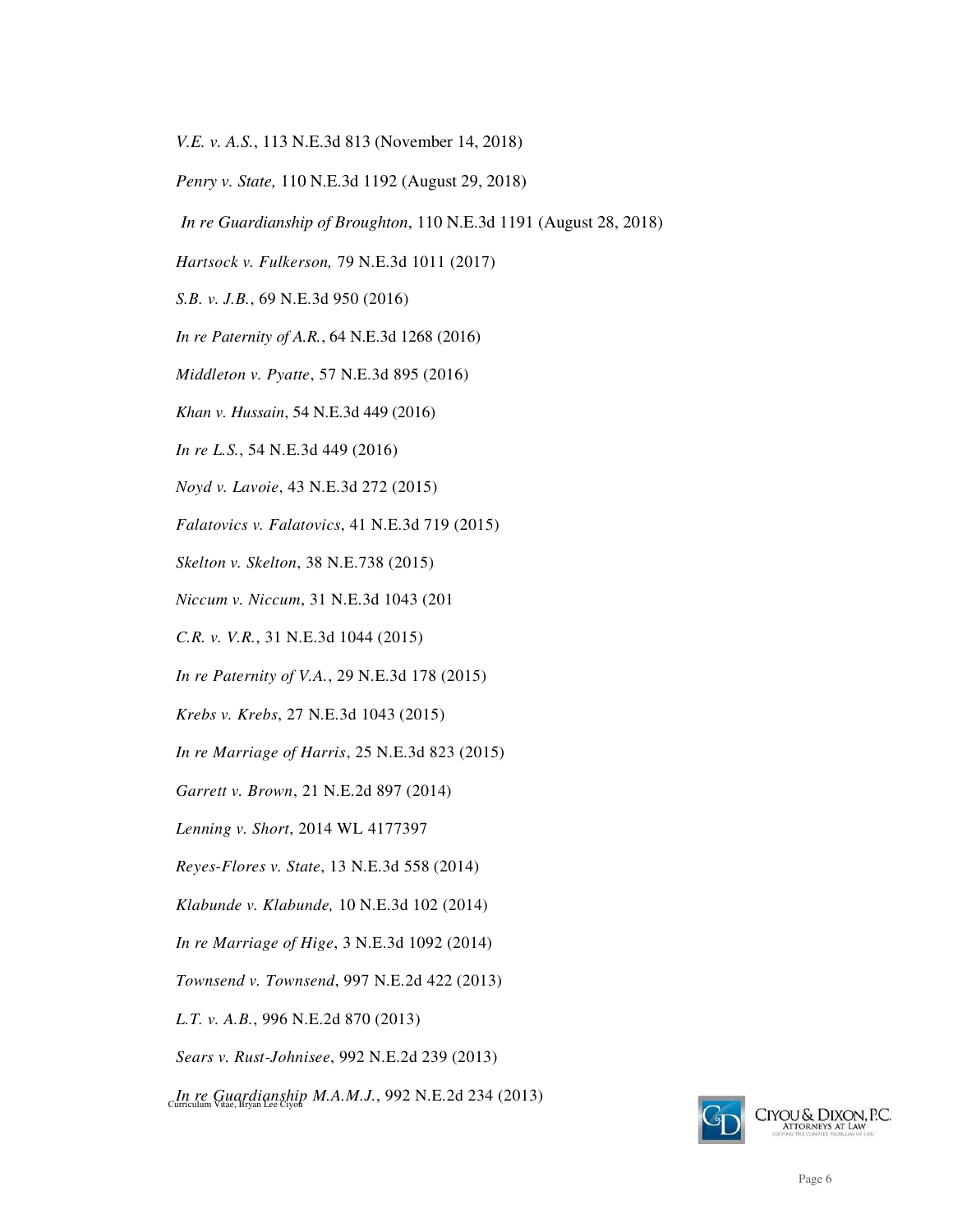*Tomblin v. Tomblin*, 991 N.E.2d 625 (2013)

*Graovac v. State*, 990 N.E.2d 234 (2013)

*In re Paternity of P.A.B.*, 990 N.E.2d 68 (2013)

*Lee v. Smith*, 989 N.E.2d 844 (2013)

*In re Paternity of V.A.*, 987 N.E.2d 548 (2013)

*Minney v. State*, 987 N.E.2d 548 (2013)

*In re Marriage of Medley*, 985 N.E.2d 1152 (2013)

*Barnett v. State*, 985 N.E.2d 864 (2013)

*In re Paternity of B.V.L.*, 984 N.E.2d 722 (2013)

*Ziebell v. South Milford Grain Co.*, 977 N.E.2d 478 (2012)

*Williams v. Wilson*, 973 N.E.2d 106 (2012)

*In re Paternity of A.R. ex rel. T.R.*, 970 N.E.2d 272 (2012)

*In re Paternity of N.B.*, 968 N.E.2d 873 (2012)

*Leach v. Leach*, 961 N.E.2d 1045 (2012)

*In re Marriage of Jennings*, 959 N.E.2d 397 (2011)

*R.B. v. M.B.*, 952 N.E.2d 889 (2011)

*Fortner v. Fortner*, 946 N.E.2d 658 (2011)

*K.W. v. L.W.*, 937 N.E.2d 438 (2010)

*Brooks v. Brooks*, 934 N.E.2d 1268 (2010)

*Shortridge v. Shortridge*, 934 N.E.2d 1265 (2010)

*Blake v. State*, 934 N.E.2d 1263 (2010)

*Fortner v. Fortner*, 931 N.E.2d 440 (2010)

*Zysk v. Zysk*, 928 N.E.2d 905 (2010)

*Craft v. Craft*, 923 N.E.2d 32 (2010).

*Schmidt v. Koch*, 918 N.E.2d 26 (2009)

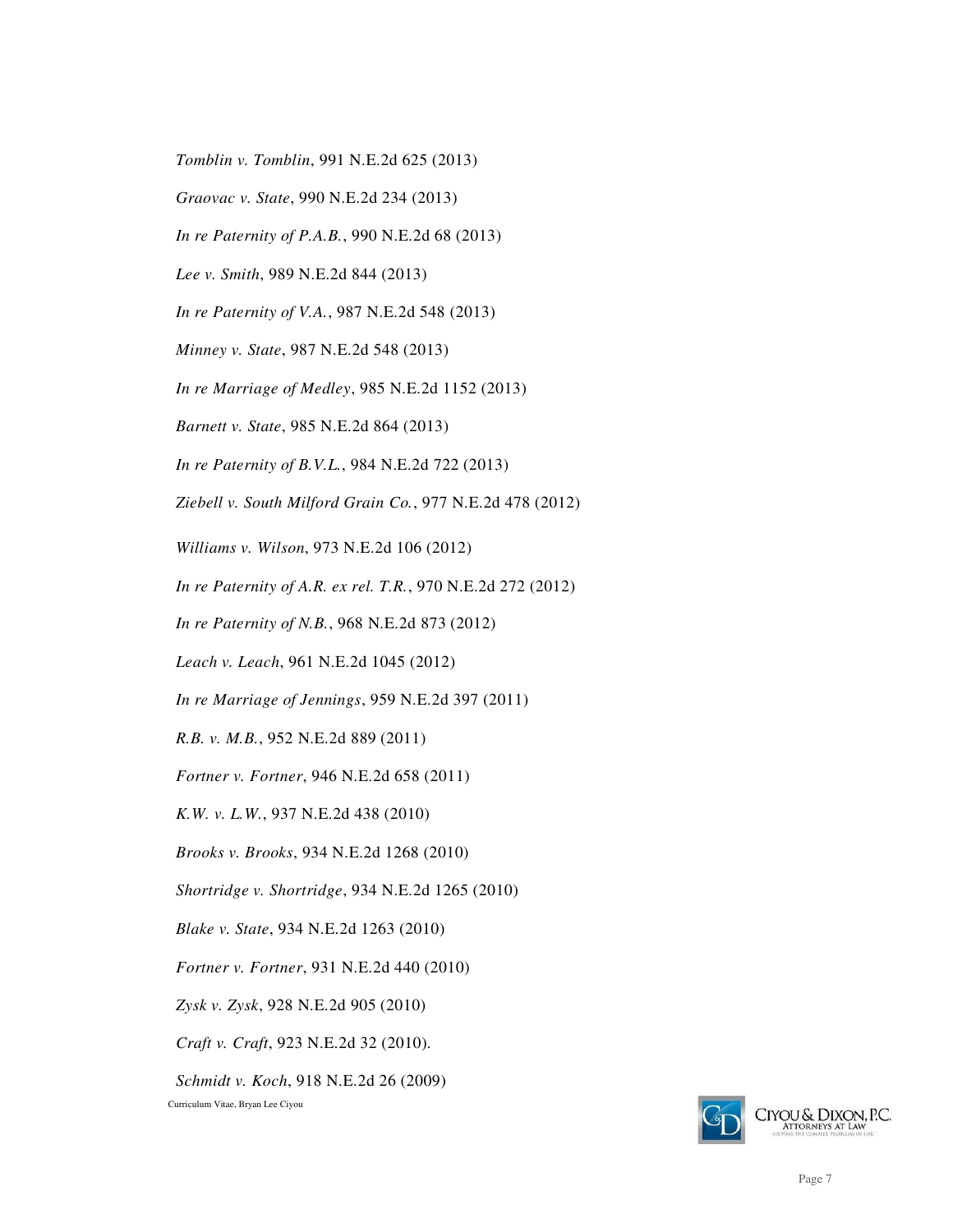*Marriage of L.S.G. v. R.A.B., Jr.*, 915 N.E.2d 1049 (2009)

*Morgan Mfg. and Engineering Co., Inc. v. Dallas Group of America, Inc.*, 912 N.E.2d 917 (2009)

- *Young v. State*, 910 N.E.2d 867 (2009)
- *McClure v. State*, 908 N.E.2d 1276 (2009)

*Whitsey v. State*, 908 N.E.2d 369 (2009)

*M.H. v. L.H.*, 905 N.E.2d 534 (2009)

*Cooper v. State*, 905 N.E.2d 533 (2009)

*Woody v. State*, 904 N.E.2d 392 (2009)

*Carnell v. State*, 904 N.E.2d 392 (2009)

*Cook v. State*, 899 N.E.2d 752 (2008)

*Power, Little & Little v. Adams*, 895 N.E.2d 741 (2008)

*Gachett v. State*, 894 N.E.2d 1111 (2008)

*McMahon v. Lopat*, 891 N.E.2d 185 (2008)

*Coleman v. State*, 890 N.E.2d 805 (2008)

*Kerber v. Guthrie*, 885 N.E.2d 768 (2008)

*Dumas v. State*, 883 N.E.2d 229 (2008)

*Andrews v. State*, 877 N.E.2d 549 (2007)

*In re Commitment of R.K.*, 875 N.E.2d 829 (2007)

*In re Marriage of Butler*, 873 N.E.2d 1145 (2007)

*In re C.W.*, 873 N.E.2d 1145 (2007)

*Simon Fire Equipment & Repair, Inc. v. Town of Cloverdale*, 873 N.E.2d 1140 (2007)

*Eggleston v. State*, 872 N.E.2d 703 (2007)

*Bailey v. State*, 869 N.E.2d 587 (2007)

*Ambrose v. State*, 869 N.E.2d 562 (2007)

*Jackson v. State*, 868 N.E.2d 927 (2007)

Curriculum Vitae, Bryan Lee Ciyou *Almy v. State*, 865 N.E.2d 1085 (2007)

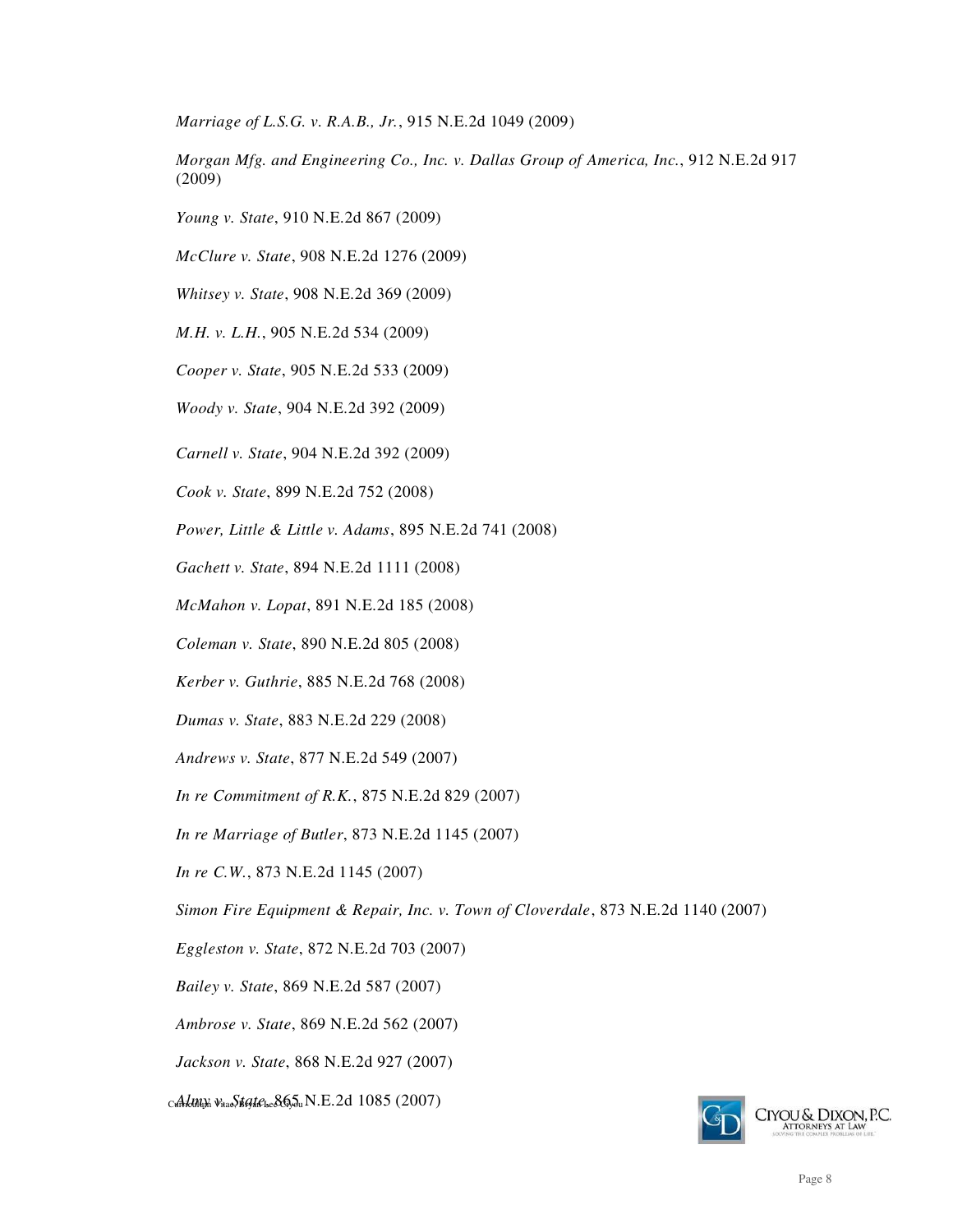*In re Involuntary Termination of Parent-Child Relationship of M.M.*, 865 N.E.2d 721 (2007)

*Carter v. State*, 862 N.E.2d 723 (2007)

*Bernauer v. State*, 862 N.E.2d 329 (2007)

*Stone v. State*, 862 N.E.2d 9 (2007)

*Bellamy v. State*, 859 N.E.2d 1285 (2007)

*Term. Of Parent-Child Rel. of N.A. v. Hendricks Co. Office of Family/Children*, 841 N.E.2d 671(Ind.Ct.App.2005) (oral argument)

*Bayley v. Fox*, 671 N.E.2d 133 (1996)

#### **PUBLICATIONS, PRESENTATIONS, MEDIA<sup>i</sup>**

#### 2020

Ciyou, Bryan Lee, *2020 Edition, Gun Laws by State: Reciprocity and Gun Laws Quick Reference Guide*, Peritus Holdings (2020)\*

#### 2019

Ciyou, Bryan Lee, "Family Law From Start to Finish", NBI, Indianapolis, Merriville, IN, December 10-11, 2018-

Ciyou, Bryan Lee, Indiana State Rifle and Pistol Association Annual Meeting, Lecture on Current Trends in Gun Law, Indianapolis, IN, November 2, 2018+

Ciyou, Bryan Lee, " Firearms Law 101: What Every Attorney Needs to Know", Nashville, TN, March 29, 2019-

Ciyou, Bryan Lee, "Firearms Law 102: A Survey of the Legal Field", Nashville, TN, March 29, 2019-

Ciyou, Bryan Lee, *2019 Edition, Gun Laws by State: Reciprocity and Gun Laws Quick Reference Guide*, Peritus Holdings (2019)\*

#### *2018*

Ciyou, Bryan Lee, "Advanced Issues in Family Law", NBI, Indianapolis, Merriville, IN, December 11-12, 2018-

Ciyou, Bryan Lee, "Divorce Litigation from Start to Finish", NBI, Indianapolis, IN July 31, 2018-

Ciyou, Bryan Lee," School Shootings: A Survey of Legal Considerations", MyLaw and the Federal Bar Association, Arlington, VA, May 18, 2018

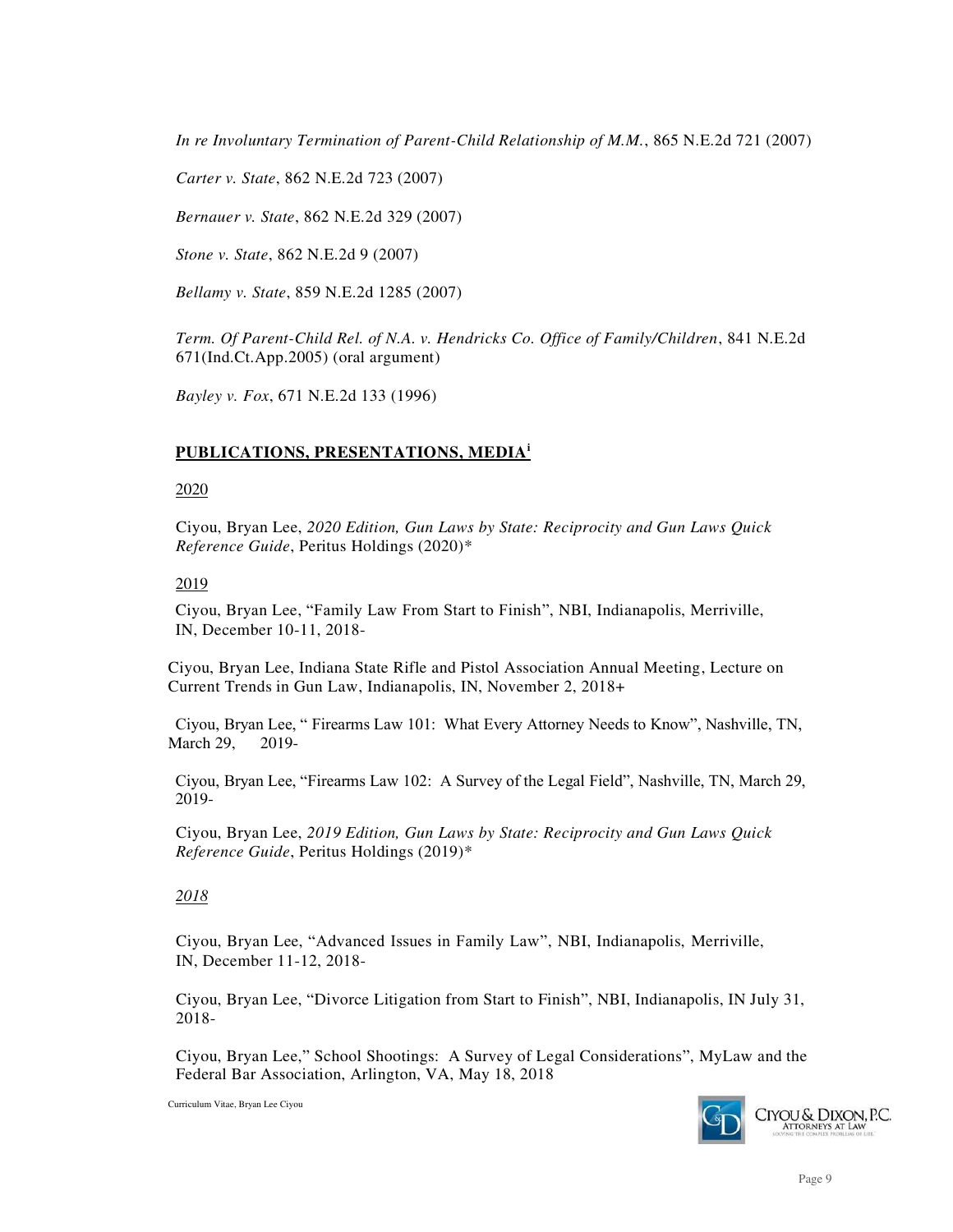Ciyou, Bryan Lee, "Firearms Law 101: Everything You Always Wanted to Know or Wish You Didn't!", MyLaw and the Federal Bar Association, Arlington, VA, May 18, 2018

Ciyou, Bryan Lee, *2018 Edition, Gun Laws by State: Reciprocity and Gun Laws Quick Reference Guide*, Peritus Holdings (2018)\* (as featured in *Guns Magazine*, March, 2019).

*2017* 

Ciyou, Bryan Lee, Concealed Carry Law, NBI, Indianapolis, IN, December 1, 2017-

Ciyou, Bryan Lee, "Gun Law Update", Survive & Thrive: Essentials for Starting or Improving Your Solo/Small Practice, October 20, 2017-

Ciyou, Bryan Lee, Complex Assets in Divorce, NBI, Indianapolis, IN, October 14, 2017-

Ciyou, Bryan Lee, Advanced Trial Tactics, NBI, Indianapolis, IN, September 20, 2017-

Ciyou, Bryan Lee, *20147 Edition, Gun Laws by State: Reciprocity and Gun Laws Quick Reference Guide*, Peritus Holdings (2017)\*

### *2016*

Ciyou, Bryan Lee, Complex Assets in Divorce, NBI, Indianapolis, IN, October 13, 2016-

Ciyou, Bryan Lee, 9 Ancillary Issues in Personal Injury Litigation, ICLEF, Indianapolis, IN, September 28, 2016-

Ciyou, Bryan Lee, Title 1 Firearms and Their Regulation, NBI, St. Louis, MO, June 29, 2016\*

Ciyou, Bryan Lee, Indiana Gun Law: Changes You Need to Know, NBI, Indianapolis, IN, June 21, 2016-

Ciyou, Bryan Lee, Key Firearms Laws to Understand, NBI, Little Rock AR, June 14, 2016\*

Ciyou, Bryan L., Presentation to the Illinois MGMA and Indiana MGMA, 2016 Joint Conference & 30th Anniversary Celebration, "Workplace Violence: An Emerging Risk for Employers, Prevention and Preparation!", Indianapolis, IN, May 5, 2016

Ciyou, Bryan L., Resurrection of NFA Gun Trusts, MyLaw, San Juan, PR, April 28, 2016

Ciyou, Bryan Lee, Greencastle Defenders of Liberty, Lecture on Gun Law, Greencastle, IN, April, 2016+

Ciyou, Bryan, Lee, Gun Law: Navigating the Minefield of Change and Legal Chaos, MyLaw, Orlando, FL, March 8, 2016

Ciyou, Bryan Lee, *2016 Edition, Gun Laws by State: Reciprocity and Gun Laws Quick Reference Guide*, Peritus Holdings (2016)\*

### *2015*

Ciyou, Bryan L., Firearms Law 102, MyLaw, Miami, FL, July 15, 2015

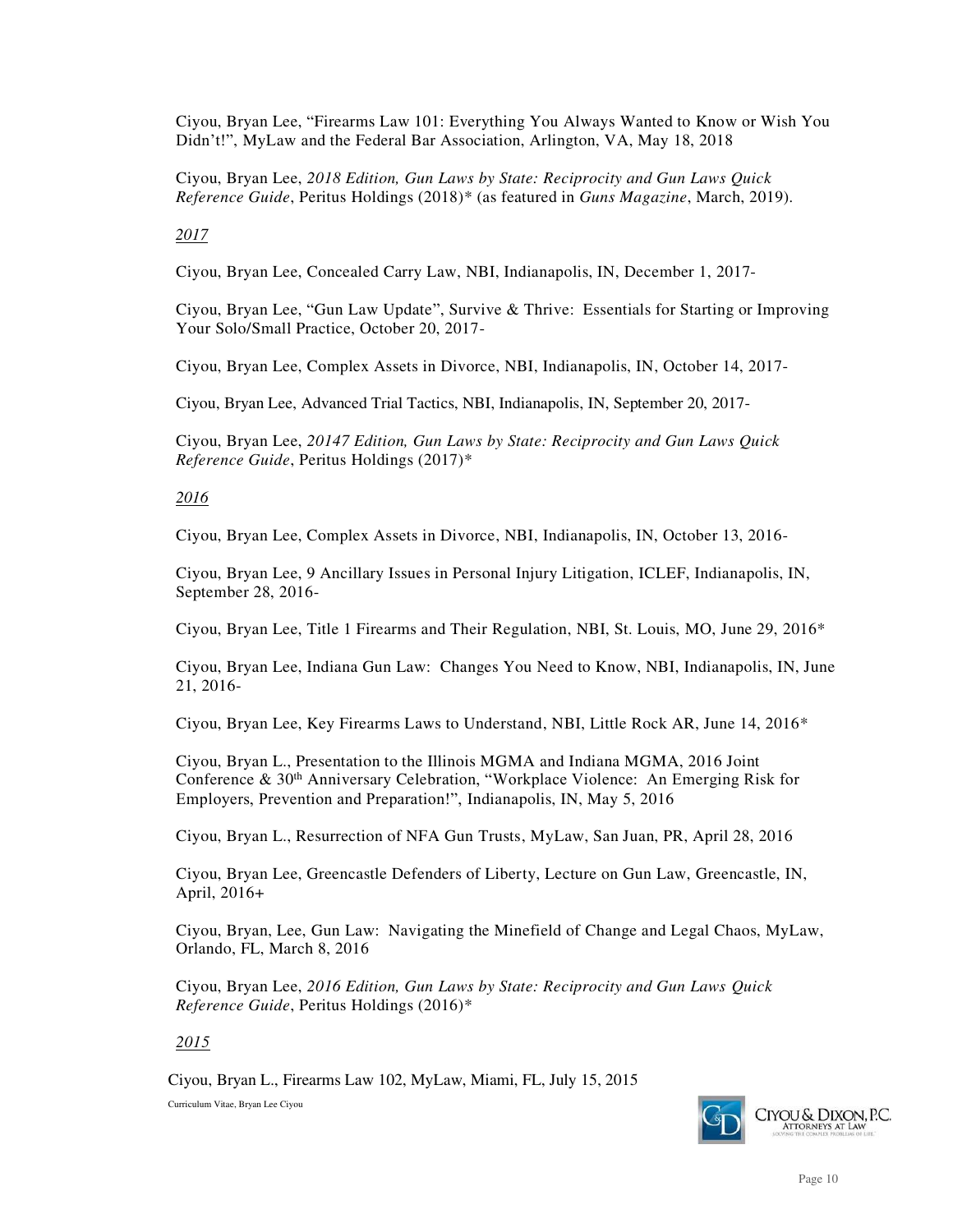Ciyou, Bryan L., Wabash Valley Shooting Group, Handgun Afternoon Talkers, Lecture on Current Trends in Gun Laws, Terre Haute, IN, May 5, 2015

Ciyou, Bryan L., Kirk Freeman, Kathleen Sweeney, Ronald S. Todd, Gun Law in Indiana: Liability Concerns for Gun Dealers and Owners, NBI, Indianapolis, IN, April 17, 2015

Ciyou, Bryan Lee, Title 1 Firearms and Their Regulation, Gun Law in North Carolina, NBI, North Carolina, February 24, 2015\*

Ciyou, Bryan Lee, featured in *Indianapolis Monthly,* "Indianapolis Under the Gun", p. 60, Feb. 2015

Ciyou, Bryan Lee, "Current State and Federal Firearms Trends and Deadly Force", The Well Armed Woman, Avon, IN, Feb. 22, 2015+

Ciyou, Bryan Lee, "Firearms Law Today: Gun Trust Demise, Interstate Travel, Domestic Violence Disqualifications, License Issues, Restoration of Rights, and Enforcement Trends", MyLaw, New Orleans, LA, Jan. 29, 2015

Ciyou, Bryan Lee, *The Citizen's Guide to Self-Defense, Deadly Force 101: Murder or Self-Defense?* Peritus Holdings (2015)

Ciyou, Bryan Lee, *2015 Edition, Gun Laws by State: Reciprocity and Gun Laws Quick Reference Guide*, Peritus Holdings (2015)\*

#### *2014*

Ciyou, Bryan Lee, referenced in feature "Expert warns against kids using pellet guns", WTHR, Indianapolis, IN, Nov. 26, 2014

Ciyou, Bryan Lee, Darrell G. Toenjes and Emily Tisdale, The Healthcare Forum: "Employee Safety and Safe Patient Handling, Conner Insurance and CliftonLarsonAllen, Indianapolis, IN, June 17, 2010

Ciyou, Bryan Lee, radio talk show appearance with Abdul Hakim-Shabazz, "Mental Health, 'the Gun Show Loophole' and Gun Ownership," Tuesday, June 10, 2014

Ciyou, Bryan Lee and Tim Wilcox, Confidentiality, secure communications, secure computing, use of employer email and telephones, ISBA Solo & Small Firm Conference, French Lick, IN, June 6, 2013

Ciyou, Bryan Lee, Workplace Violence. Employer Legal Rights, Medical Group Management Association of Indiana, Indianapolis, IN, May 17, 2014

Ciyou, Bryan Lee and Hon. Steven David (Indiana Presenters), The 17th Annual National Firearms Law Seminar, National Rifle Association Annual Convention, annual convention, Indianapolis, IN, April 25, 2014-

Ciyou, Bryan Lee, Estate Planning Oddities and Challenges: Gun Trusts, NBI, Indianapolis, IN., March 24, 2014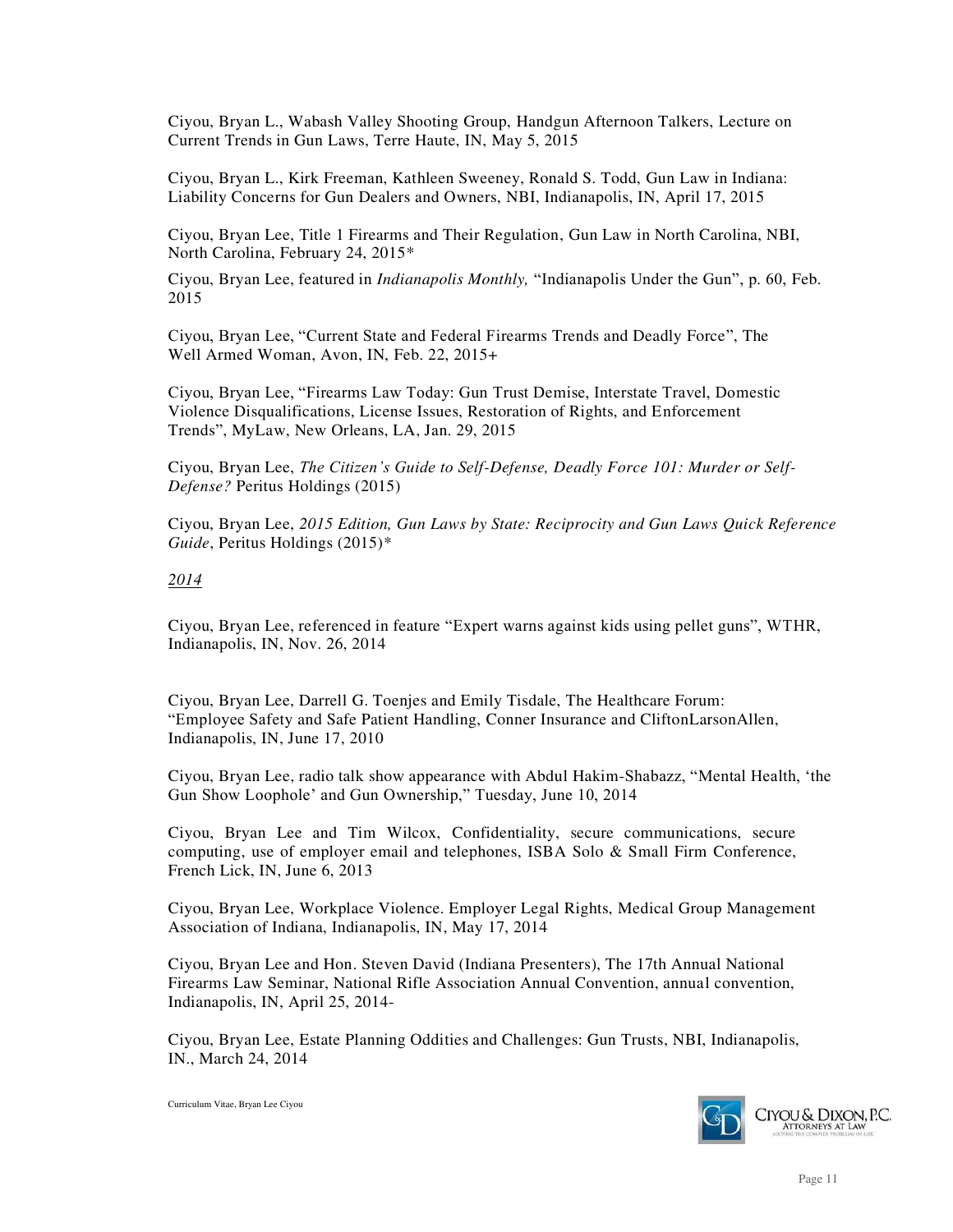Ciyou, Bryan Lee, Summary of State and Federal Law Updates Post-Sandy Hook, Mental Illness in Mass Shootings, and Components of Deadly Force, Rotary Club, Avon, IN, Feb. 19, 2014+

Ciyou, Bryan Lee, *2014 Edition, Gun Laws by State: Reciprocity and Gun Laws Quick Reference Guide*, Peritus Holdings (2014)\*

*2013*

Ciyou, Bryan Lee, Firearms Law for Attorneys, NBI, Indianapolis, IN, Dec. 20, 2013

Ciyou, Bryan Lee, Firearms in the Workplace: Employer Rights, Park Avenue Presentations' National Webinar, Indianapolis, IN, Dec. 12, 2013

Ciyou, Bryan Lee, quoted in "Noblesville teen faces reckless homicide charge in pellet gun death", IndyStar.com, Indianapolis, Ind., Nov. 30, 2013

Ciyou, Bryan Lee, "Deadly Force: When Doing the Right Thing at the Wrong Time Earns You Prison Time", Peritus Holdings' National Webinar, Indianapolis, IN, Oct. 23, 2013

Ciyou, Bryan Lee, "The Wild, Wild West of Changing Firearms Laws: What Attorneys Need to Know Today", MyLaw, Nashville, TN, Sept. 20, 2013

Ciyou, Bryan Lee, "Firearms Law: Fundamentals and New Developments", NBI, Indianapolis, IN, June 5, 2013

Ciyou, Bryan L., "National Firearms Law Survey and Current Legal Trends for Attorneys: 'The Good, Bad, Ugly and Ridiculous!'", MyLaw, May 23, 2013, Orlando, FL

Ciyou, Bryan Lee, Indiana, Sen. Jim Tomes (Indiana State District 49), Ken Campbell, Boone County Sheriff, Vernon Lorenz, Defense Attorney, "Legal Aspects of Personal Safety", Boone County, IN, Jan. 12, 2013+

Ciyou, Bryan Lee, guest on "The Greg Garrison Show," WIBC, 93.1 FM, "Deadly Force Topics and Current Firearms Trends," Indianapolis, IN, 11:30 a.m. to 12:00 p.m., Oct. 1, 2013x

Ciyou, Bryan Lee, guest on radio talk show with Kate Kruger, Talking Guns, "DOD Sends Veterans Letters Barring Them From Gun Ownership," Tucson, AZ, 12:00 noon MST, Sunday, Feb. 24, 2013

Ciyou, Bryan Lee, *Inside the Minds: Strategies for Defending Firearms Offense Charges*, Aspatore Books, Thomson Reuters (2013)\*

Ciyou, Bryan Lee, *2013 Edition, Gun Laws by State: Reciprocity and Gun Laws Quick Reference Guide*, Peritus Holdings (2013)\*

*2012*

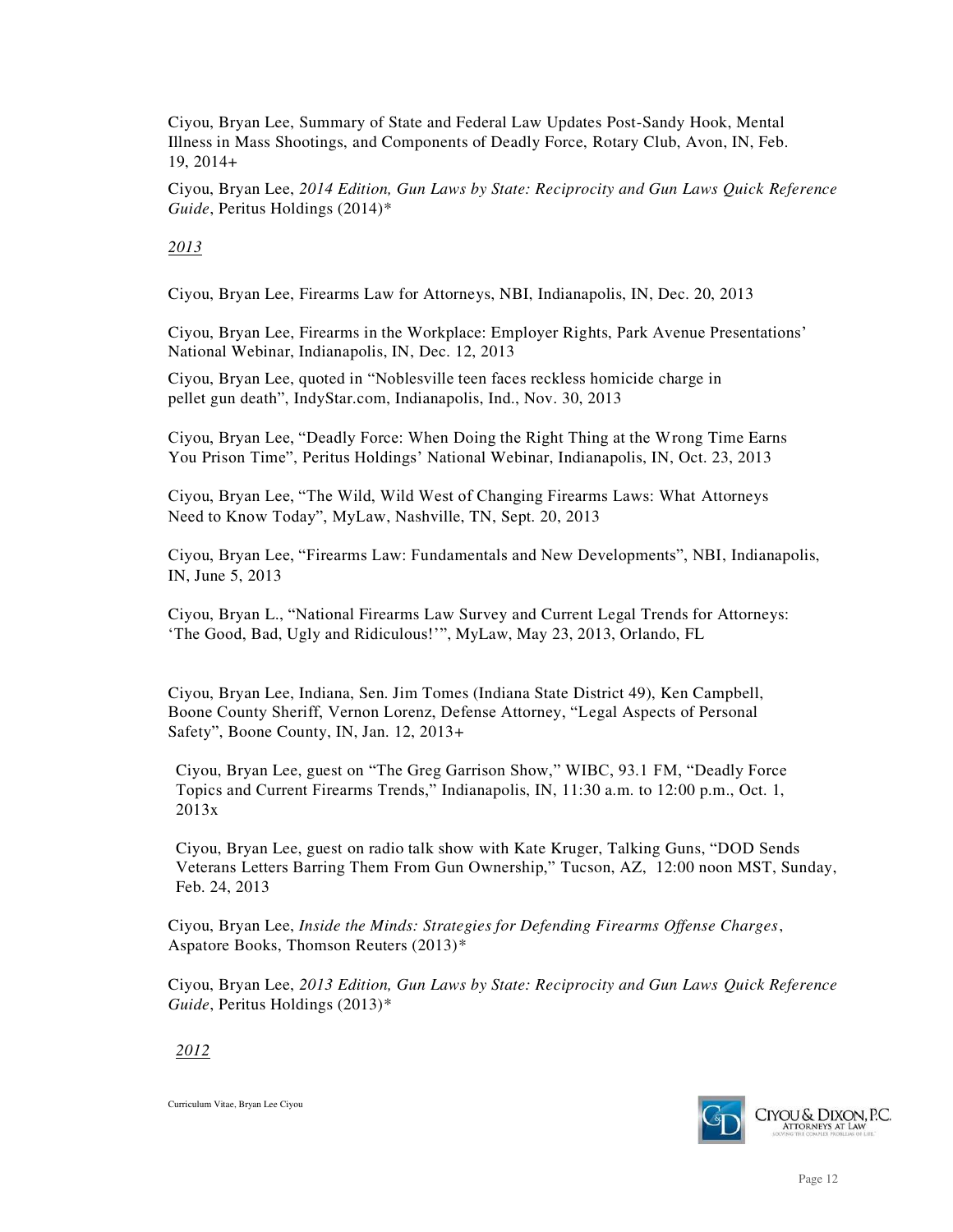Ciyou, Bryan Lee, Gloria K. Mitchell and Lori B. Schmeltzer, NBI, Domestic Torts in Indiana, Indianapolis, IN, Dec. 13, 2012

Ciyou, Bryan Lee, Senior Voice Radio on Gun Topics, WHNZ, 1250 AM, "Guns Talk," FL Dec. 6, 2012x

Ciyou, Bryan Lee guest on NRA Radio on "Gun Laws by State, National" National, Nov. 16, 2012

Ciyou, Bryan L., "Firearms Law: Nuts and Bolts", NBI's National Webinar, Nov. 15, 2012

Ciyou, Bryan Lee, guest on radio talk show "The Garrison Show," WIBC's Indy News Center, 93.1 FM, "Deadly Force Scenarios," Indianapolis, IN 10:30 to 11:00 a.m., May 23, 2012x

Ciyou, Bryan Lee, Holiday Rambler Recreational Club Club–Ramblin' Pusher Chapter 419, Annual Multi-Day Conference, Topic: "The Travelers Guide to Firearms Transportation and Reciprocity: An Open Forum Seminar Specific to RV and Firearms Owners," Elkhart County 4H Fairgrounds, Goshen, IN, May 5, 2012+

Ciyou, Bryan L., Moderator: Judges David A. Ault, Matthew C. Kincaid; Heather A. Welch, Patrick L. McCarty, Chris D. Monroe, and Commissioners Sheryl Lynch and Deborah J. Shook, "What Family Court Judges Want You to Know", NBI, Indianapolis, IN, April 20, 2012

Ciyou, Bryan Lee, Lebanon, Indiana Rotary Club, "What I Would Want to Know About Gun Law If I Were You", Lebanon, IN, Sept. 21, 2012+

Ciyou, Bryan Lee, "The Application of Gun Laws by State", Gun Bloggers Rendezvous, Silver Legacy Hotel, Reno, NV, September 8, 2012+

Ciyou, Bryan Lee, and Ashley Varner on radio talk show "The Abdul Show" on blogtalkradio.com, "Covering Current Crime Statistics, Youth Access to Guns, On-Line Ammunition Sales," Indianapolis, IN, Aug. 25, 2012

Ciyou, Bryan Lee, with Ashley Varner and ISP Media Trooper David Burstin on radio talk show "The Garrison Show," WIBC, 93.1 FM, "Current Firearms Issues," Indianapolis, IN, 10:00 to 11:00 a.m., Aug. 16, 2012

Ciyou, Bryan Lee, Sen. Jim Tomes, Second Amendment Patriots Group, South Bend Chapter, guest lecturer, "The Future Implications of Health Care Decision on Firearms Law", July 31, 2012+

Ciyou, Bryan Lee, Massad Ayoob Group, MAG/40, Guest Lecturer, "National Gun Laws, Deadly Force, and Pre-emption", Sand Burr Gun Ranch, Rochester, IN, June 9, 2012+

Ciyou, Bryan Lee, Mike Peterson (Chief of Police, Columbia City, Ind.), Sen. Jim Tomes (Indiana General Assembly, District 49), Robert Gevers II (former Allen County Prosecutor), "Legal Aspects of Personal Safety, Legal Aspect of Self Defense", Churubusco, IN, May 19, 2012+

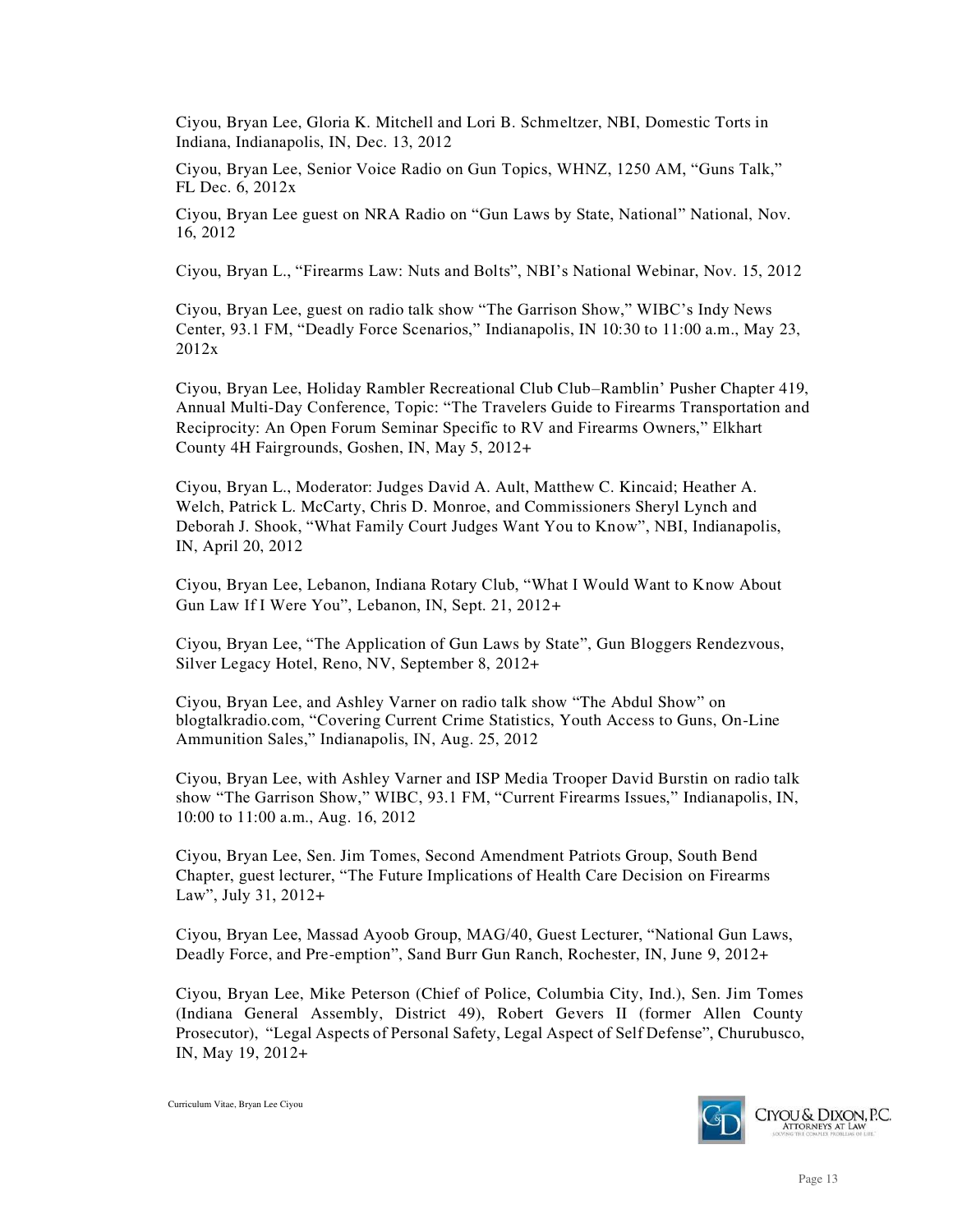Ciyou, Bryan Lee, Holiday Rambler Recreational Vehicle Club–Ramblin' Pusher Chapter 419, Annual Multi-Day Conference, Topic: "The Travelers Guide to Firearms Transportation and Reciprocity: An Open Forum Seminar Specific to RV and Firearms Owners" Elkhart County 4H Fairgrounds, Goshen, IN, May 6, 2012+

Ciyou, Bryan Lee, guest on "Indiana Outdoors," Network Indiana, "The Gun Frenzy Post the Obama Presidential Directives," Indianapolis, Ind., 5:00 a.m., Saturday, Feb. 2, 2012x

Ciyou, Bryan Lee with Abdul Hakim-Shabazz on "Politically Speaking: Covering Presidential Directives," Jan. 26- 27, 2012, IndianaTalks.Com, IN, Friday, Jan. 27, 2012, 7 p.m./WBAT, 1400 AM, Marion; Saturday, Jan. 28, 2012, 11 a.m./WXRB, 1610 AM, Brownsburg; Saturday, Jan. 28, 2012, 9 a.m./WITT,91.9 FM, Indianapolis; Saturday, Jan. 28, 2012, 1 p.m./WGCL, 1370 AM & 95.9 FM, Bloomington; Sunday, Jan. 29, 2012, 8 a.m., Indianapolis, INx

Ciyou, Bryan Lee, with Ashley Varner as guests on "The Garrison Show", WIBC, 93.1 FM, "Current Political Issues With President Obama's Directives" Indianapolis, IN 10:00 to 11:00 a.m., Jan. 24, 2012x

Ciyou, Bryan Lee, publications referenced in *Indiana Lawyer*, "Two cities face guncompliance lawsuits," Sept. 28 to Oct. 11, 2011; and "Electing to Carry," Sept. 14 to 27, 2012x

Ciyou, Bryan Lee, *2012 Edition, Gun Laws by State: Reciprocity and Gun Laws Quick Reference Guide*, Peritus Holdings (2012)\*

#### *2011*

Ciyou, Bryan Lee, Julie C. Dixon, Jonathan R. Deenik, J. Clare Deitchman, Randy A. Godshalk, Jason Llewellyn, D. Eric Neff, Ruth Norris, Mark A. Roscoe, Robert E. Shive, "Family Law from A to Z" NBI, Indianapolis, IN, December 6, 2011

Ciyou, Bryan L., Julie C. Dixon, Dr. Randall W. Krupsaw, Melanie Reichert, "Effective Use of Custody Evaluations in Divorce", NBI, Indianapolis, IN, October 12, 2011

Ciyou, Bryan L., Julie C. Dixon, Jeffrey O. Meunier, Scott S. Morrison, Hon. Mary Ann Oldham (Substituted by Holly Wanzer), "Effective ADR Strategies for Indiana Attorneys", NBI, Indianapolis, IN, Sept. 30, 2011

Ciyou, Bryan Lee, quoted in the *Evansville Courier & Press*, "Gun toting man at Mesker Zoo causes commotion", Evansville, IN, Sept. 19, 2011x

Ciyou, Bryan L., Julie C. Dixon, Andrew R. Bloch, Sara A. Hook , "Low-Cost Legal Tech for Your Law Practice", NBI, Indianapolis, IN, Sept. 13, 2011

 $\text{Aug. } 29, 2011 \text{ x}$ Curriculum Vitae, Bryan Lee Ciyou Ciyou, Bryan Lee, guest on radio talk show "The Garrison Show," WIBC Indy's News Center, 93.1 FM, "Current Topics in Gun Law" Indianapolis, IN, 10:00 to 11:30 a.m.,

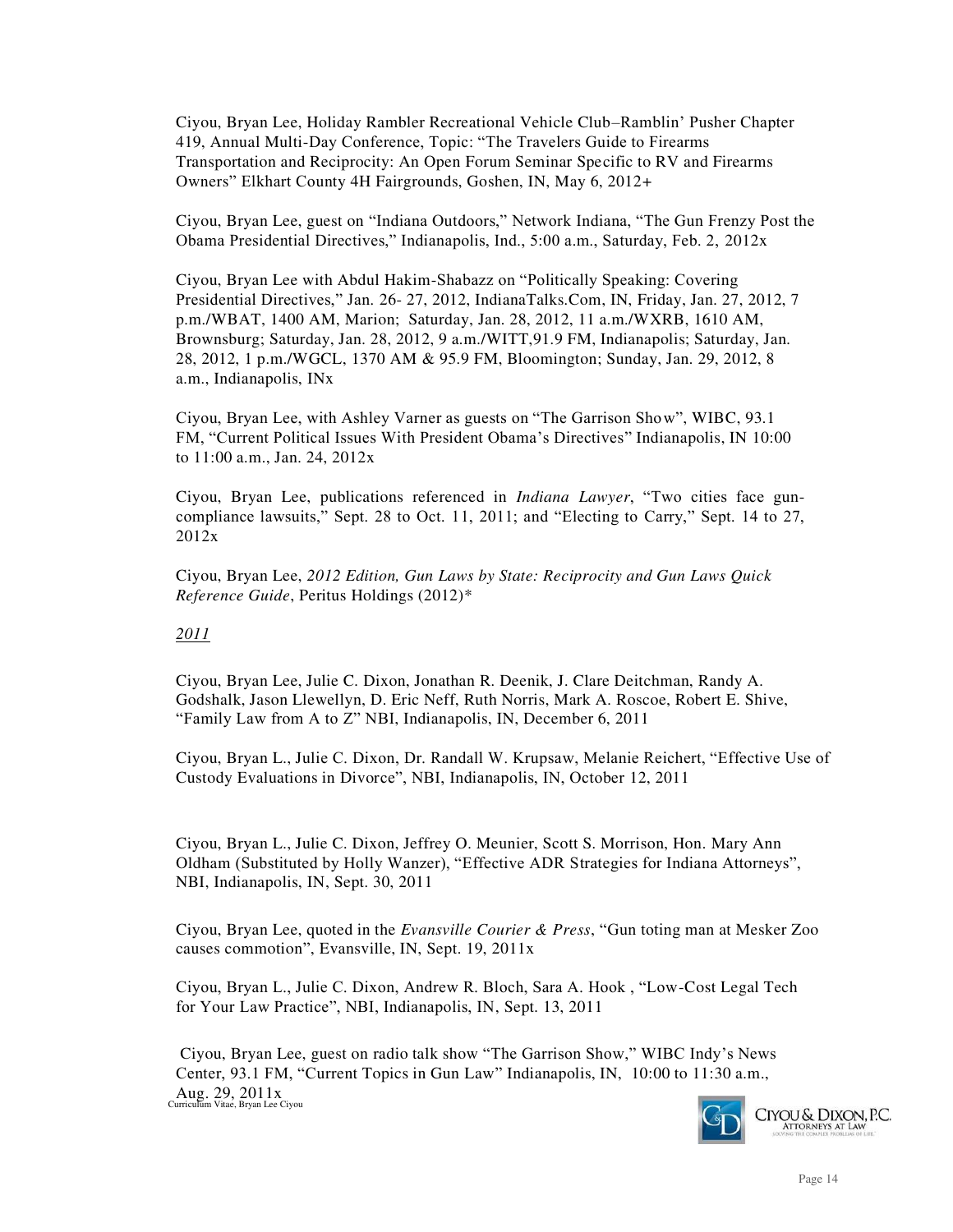Ciyou, Bryan L., Julie C. Dixon, Chris Barrows, Carl J. Becker, Katherine A. Harmon, Joel Kirsh, "Your Family Law Practice in the 21st Century", NBI, Indianapolis, IN., Aug. 2, 2011

Ciyou, Bryan Lee, Julie C. Dixon, Howard I. Gross, Robin L. Kelly and Natalie Snyder, "Handling Divorce Cases from Start to Finish", NBI, Indianapolis, IN, May 11, 2011

Ciyou, Bryan Lee, guest on "The Abdul Show," WXNT, 1430 AM, "Is There a Gun Show Loophole?" Indianapolis, IN 8:00 a.m., March 22, 2011x

Ciyou, Bryan Lee, Testified before the Indiana General Assembly House and Senate Conference Committee, attempting to harmonize SB 292 with the House version, Indianapolis, IN, April 26, 2011

Ciyou, Bryan Lee, Testified before the Indiana General Assembly, Senate Policy Committee about State Firearms Pre-Emption under SB 292, Indianapolis, IN, April 6, 2011

Ciyou, Bryan Lee, Julie C. Dixon, Gary E. Bolenbaugh, Tim Wilcox and Thomas J. Jarzyniecki, Jr., "Essential Law Practice Management", NBI Indianapolis, IN., March 21, 2011

Ciyou, Bryan Lee, Julie C. Dixon, Kevin A. Hoover, Jessica S. Lacy, J. Clare Deitchman, "Child Custody Procedures: Form by Form", NBI, Indianapolis, IN, Feb. 4, 2011

Ciyou, Bryan Lee, Indiana State Rifle and Pistol Association, annual meeting speaker (trends in state and federal law, deadly force, and constitutional developments), Greenfield, IN, October 5, 2011+

Ciyou, Bryan Lee, Second Amendment Patriots, "Firearms Law Summary", Evansville, IN, June 25, 2011+

Ciyou, Bryan Lee, Massad Ayoob Group, MAG/40, "National Gun Trends Plus the U.N. Small Arms Treaty, Deadly Force (Indiana), and Indiana Law Post-passage of SB 292 (Indiana pre- emption)", Sand Burr Gun Ranch, Rochester, IN, June 19, 2011+

Ciyou, Bryan Lee, Atlanta Conservation Club, "Deadly Force Concepts, SB 292 (preemption) and 506 (license exceptions), ISC Barnes case (no right to resist unlawful entry by law enforcement into dwelling)," Atlanta, IN, May 16, 2011+

Ciyou, Bryan Lee, Indy Gun Safety and Indy Gun Owners Members. "Deadly Force: Concepts and Recent Legislation (SB 292 and 506)", Indianapolis, IN, May 5, 2011+

Ciyou, Bryan Lee, television Interview, "Indiana cities facing changes in state gun laws", WTHR, Indianapolis, IN Sept. 19, 2011

*2010*

Cu**2r() all (th** Vitae, Bryan Lee Ciyou Ciyou, Bryan Lee, Janice Mattingly, Jeffrey O. Meunier, and Hon. Mary Ann Oldham, "Effective ADR Strategies for Indiana Attorneys", NBI, Indianapolis, IN, September, 24,

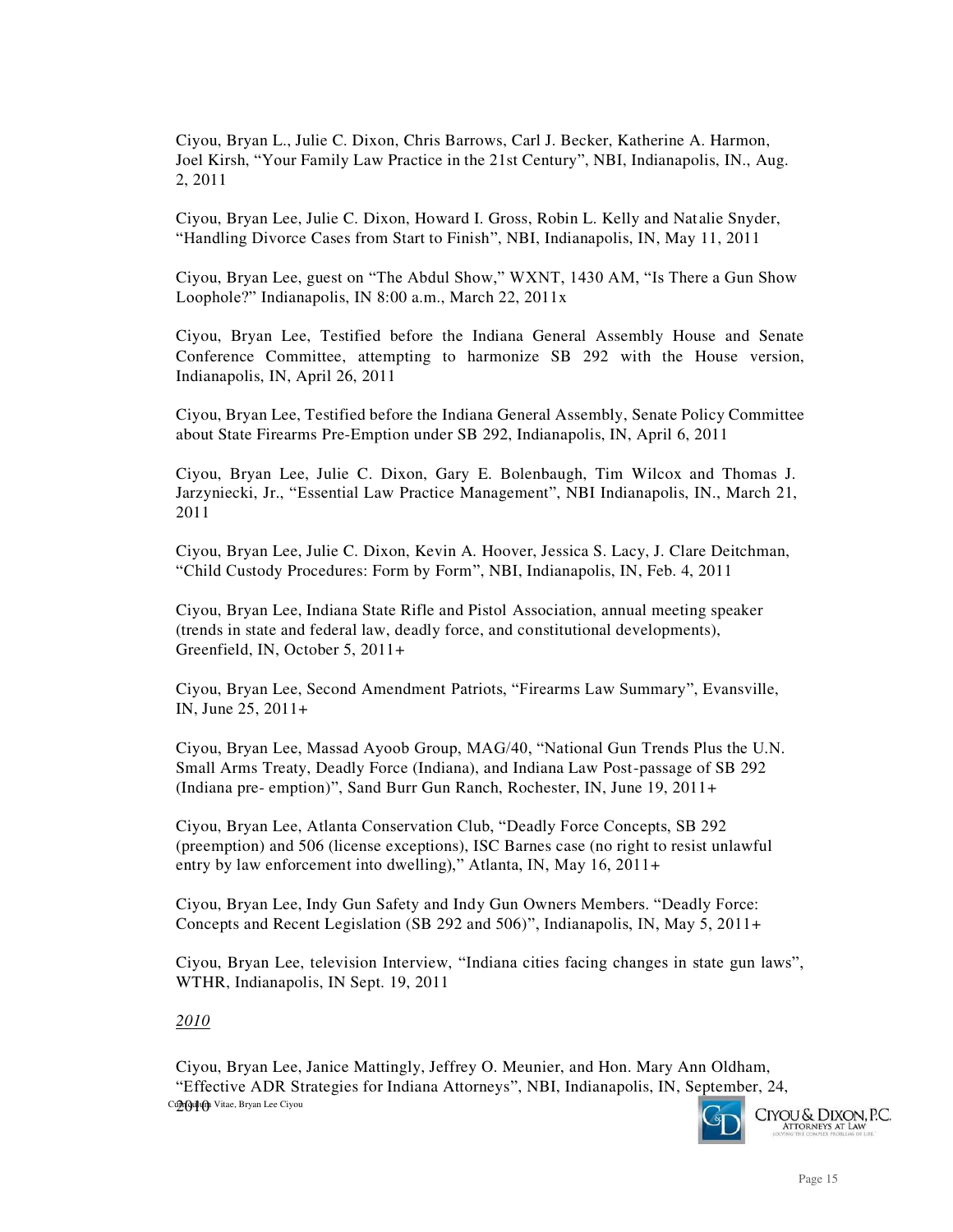Ciyou, Bryan Lee, Chris Barrows, Jonathan R. Deenik, Howard I. Gross, Robin L. Kelly, Natalie Snyder,"Financial Settlements and Support Issues in Divorce", NBI, Indianapolis, IN, August 19, 2010

Ciyou, Bryan Lee, guest on radio talk show "The Abdul Show," WXNT, 1430 AM, "Indiana Firearms Law Current Topics," Indianapolis, IN 8:00 to 9:00 a.m., June 2, 2010x

Ciyou, Bryan Lee, Chris Barrows, Carl J. Becker, Julie C. Dixon, Robin L. Kelly, Robert E. Shive, "Current Events for Family Lawyers: Legislative and Case Law Update", NBI, Indianapolis, IN, May 12, 2010

Ciyou, Bryan Lee, Chris Barrows, Jonathan R. Deenik, Howard I. Gross, William F. Murphy, and Melanie Reichert, "Advanced Issues in Divorce" NBI, Merrillville, IN, Feb. 4, 2010 and Indianapolis, IN, Feb. 5, 2010

Ciyou, Bryan Lee, Hoosier Ravens (Gunsite Alumnae), "Indiana Firearms Laws and Trends" Greenwood, IN, Dec. 4, 2010.+

Ciyou, Bryan Lee, American Society of Industrial Security, "Indiana Firearms Laws and Trends", Indianapolis, IN, July 23, 2010+

Ciyou, Bryan Lee, American Society of Industrial Security, "Understanding Indiana's statute Ind.Code § 34-28-7", Indianapolis, IN, June 23, 2010+

Ciyou, Bryan Lee, *Indiana Firearms Law Reference Manual: 3rd Edition*, CDPC (2010).\*

#### *2009*

Ciyou, Bryan Lee, Amanda R. Blystone, Alan A. Bouwkamp, Gregory A. Hubbard, Michell Lynn Jackson and Derelle Watson-Duvall, "Your Family Law Practice in the 21st Century", National Business Institute, Indianapolis, IN, Aug. 5, 2009

Ciyou, Bryan Lee, Atlanta Conversation Club, "Indiana's Current and Developing State of Firearms Law" Atlanta, IN, April 21, 2009+

Ciyou, Bryan Lee, American Society of Industrial Security, Guest Speaker on Indiana's pending legislation of Senate Bill 11 (allowing firearms lawfully possessed to be maintained by an employee in his/her vehicle locked at work), Indianapolis, IN, Feb. 25, 2009+

#### *2008*

Ciyou, Bryan Lee, Alan A. Boukamp, Magistrate William P. Greenaway, Joseph R. Guy and Melanie Reichert, "Family Law: Helping Your Clients Through Difficult Cases", NBI, Indianapolis, IN, June 2, 2008

Curriculum Vitae, Bryan Lee Ciyou Ciyou, Bryan Lee, Chris Barrows, Alan A. Bouwkamp, Dr. Douglas W. Caruana, Eric Oden Clark, J. Clare Deitchman, and Dr. Randall W. Krupsaw, "Child Custody and Shared Parenting," NBI, Merrillville, IN April 7, 2008 and Indianapolis, IN, April 8, 2008

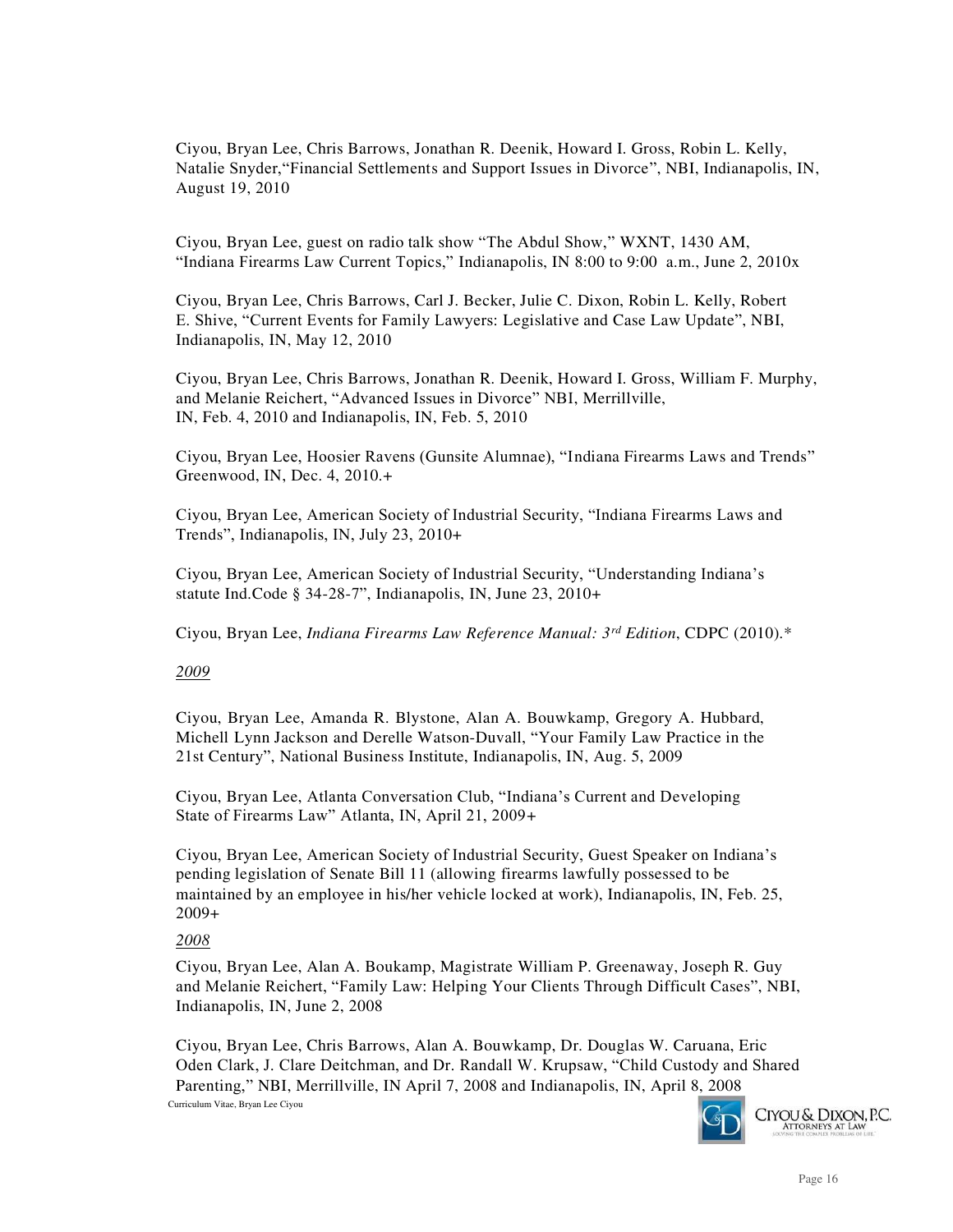Ciyou, Bryan Lee, Scott A. Benkie, Stephanie L. Cassman, the Honorable Gerald S. Zore, "The New Litigator's Guide to Trial Practice", NBI, Indianapolis, IN, February 28, 2008

Ciyou, Bryan Lee, Deborah M. Agard, J, "Divorce Fundamentals from A-Z: Working Toward a Reasonable Settlement", NBI, Indianapolis, IN, Feb. 19, 2008

Ciyou, Bryan Lee, Massad F. Ayoob's Lethal Force Institute, LFI I, "Summary of Indiana Firearms Law", Rochester, IN, May 10, 2008+

Ciyou, Bryan Lee, Hoosier Ravens (Gunsite Alumnae), "Indiana Firearms Law and Trends", Greenwood, IN, March 2, 2008+

#### *2007*

Ciyou, Bryan Lee, Alan A. Bouwkamp, Honorable Steven H. David, Kevin A. Hoover, Melanie Reichert, "Family Law: Helping Your Clients Through Difficult Cases", NBI, Indianapolis, IN, May 17, 2007

American Society of Industrial Security, "Indiana Firearms Law and Trends", Indianapolis, IN, July 26, 2007+

John S. Farnam's Defense Training International, Inc., "Indiana Firearms Law", Rochester, IN, May 18, 2007+

Massad F. Ayoob's Lethal Force Institute, LFI I, "Indiana Firearms Law", Rochester, IN, May 18, 2007.+

Ciyou, Bryan Lee, guest on the radio talk show "The Greg Garrison Show," WIBC, 1070 AM, "Virginia Tech Shootings," Indianapolis, IN, 9:30 to 10:30 a.m., April 19, 2007 x

Ciyou, Bryan Lee, featured on WPTA-TV and WISE-TV, television segment, Indiana gun law issues, Fort Wayne, IN, March 24, 2007x

Ciyou, Bryan Lee, *Indiana Handgun Law: 2nd Edition*, MPI (2007)\*

### *2006*

Ciyou, Bryan Lee, Deborah M. Agard, Randall Krupsaw, Ph.D., "Child Custody and Shared Parenting in Indiana", NBI, Indianapolis, IN, April 4, 2006

### *2005*

Ciyou, Bryan Lee, "An Indiana Law Enforcement Officer's Reference Guide to H.R. 218", Johnson County Sheriff's Office, Franklin, IN., Oct. 12, 2005

Ciyou, Bryan Lee, Bart Ferraro, Ph.D., Melanie U. Reichert, "Child Custody and Shared Parenting in Indiana", NBI, Indianapolis, IN, April 1, 2005

cGustody and Leint or Shared Parenting in Alabama" (reprint of interstate jurisdiction Ciyou, Bryan Lee, Charles E. Dunn, Anna M. Estes, Janice E. Martin, Ed.D., "Child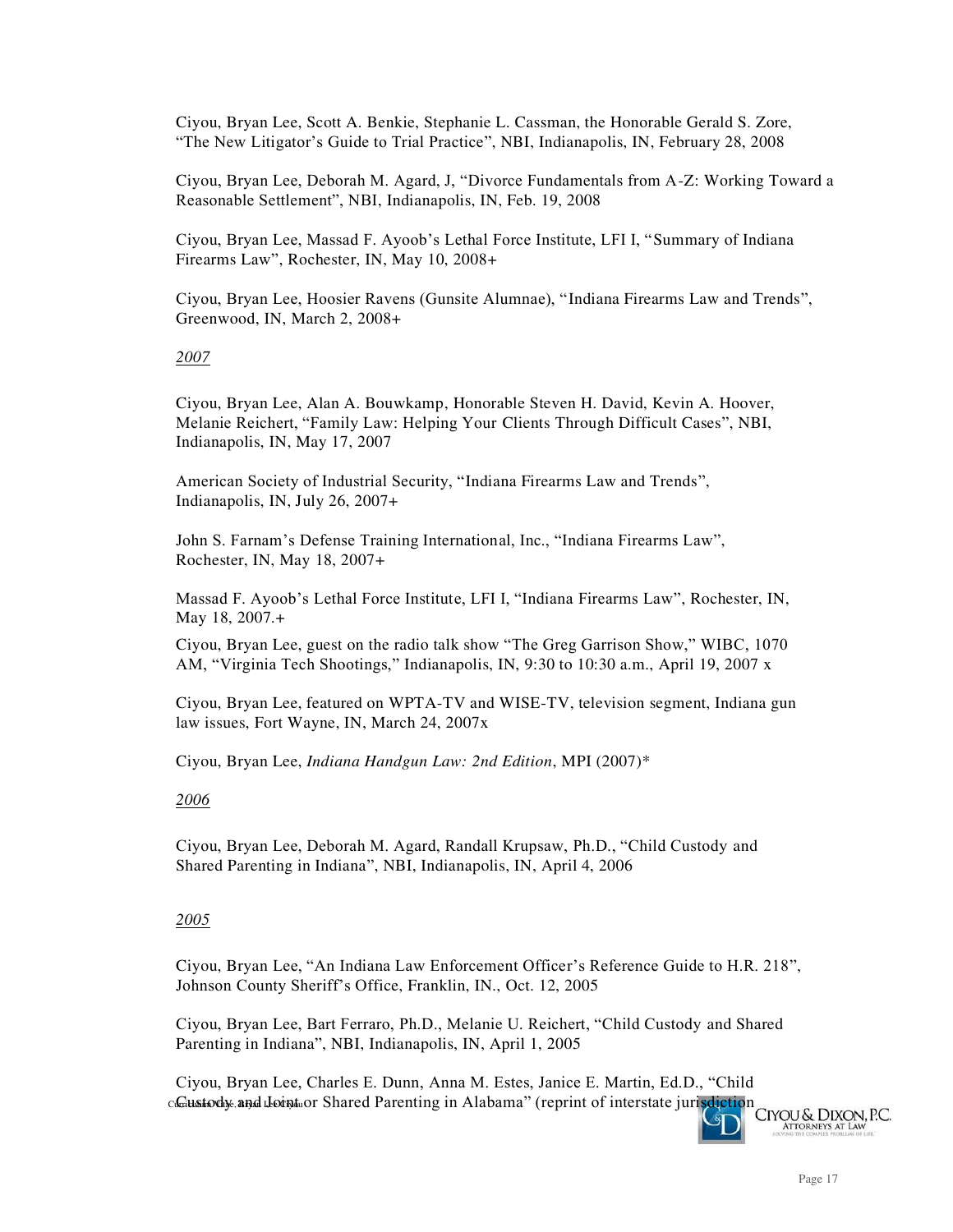materials covering UCCJA, PKPA, and The Hague Convention from Indiana NBI seminar), NBI, Alabama, May 3, 2005\*

Ciyou, Bryan Lee, Indiana Handgun Law: 2005, CDPC (2004)\*

### *2004*

Ciyou, Bryan Lee, Daniel R. Carroll, David S. Gladish, Robert F. Parker, David L. Rimstidet, "The Art of Settlement in Indiana: How to Get the Results You Want" NBI, Indianapolis, IN, December 16, 2004 and materials only used for mirror seminar in Merrillville, IN., Dec. 17, 2004

Ciyou, Bryan Lee, Melissa J. Avery, Richard J. Lawlor, Ph.D., William Murphy, CPA, "Complex Issues in Divorce for the Indiana Practitioner" NBI, Indianapolis, IN, Dec. 2, 2004

Ciyou, Bryan Lee, guest on the radio talk show "The Greg Garrison Show," WIBC, 1070 AM, *Indiana Handgun Law: 2005*, CDPC (2004), Indianapolis, IN, 9:30 a.m., July 19, 2004x

### *2003*

Ciyou, Bryan Lee, Melissa J. Avery, Richard J. Lawlor, Ph.D., William Murphy, "Complex Issues in Divorce for the Indiana Practitioner", NBI, Indianapolis, IN, Aug. 22, 2003

Ciyou, Bryan Lee and Cindy Latty, "Paralegals in Family Law Practice in Indiana", NBI, Indianapolis, IN., June 26, 2003

Ciyou, Bryan Lee, Bart Ferraro, Ph.D., Melanie U. Reichert, "Child Custody and Shared Parenting in Indiana", NBI, Indianapolis, IN, Jan. 21, 2003

### *2002*

Ciyou, Bryan Lee, Thomas J. Sponsel, CPA, "Complex Divorce Issues for the Indiana Practitioner" NBI, Indianapolis, IN, May 7, 2002

### *2001*

Ciyou, Bryan Lee and Kevin A. Hoover, "Family Law in Indiana", NBI, Indianapolis, IN, Nov. 16, 2001

### *2000*

Ciyou, Bryan Lee, Bart Ferraro, Ph.D., I. Marshall Pinkus, "Child Custody and Visitation in Indiana", NBI, Indianapolis, IN, Dec. 18, 2000

### *1998*

Ciyou, Bryan Lee, "Workplace Emergencies: Are You Ready for Disaster or Violence in the Workplace?", *American Survival Guide*, January, 1998\*

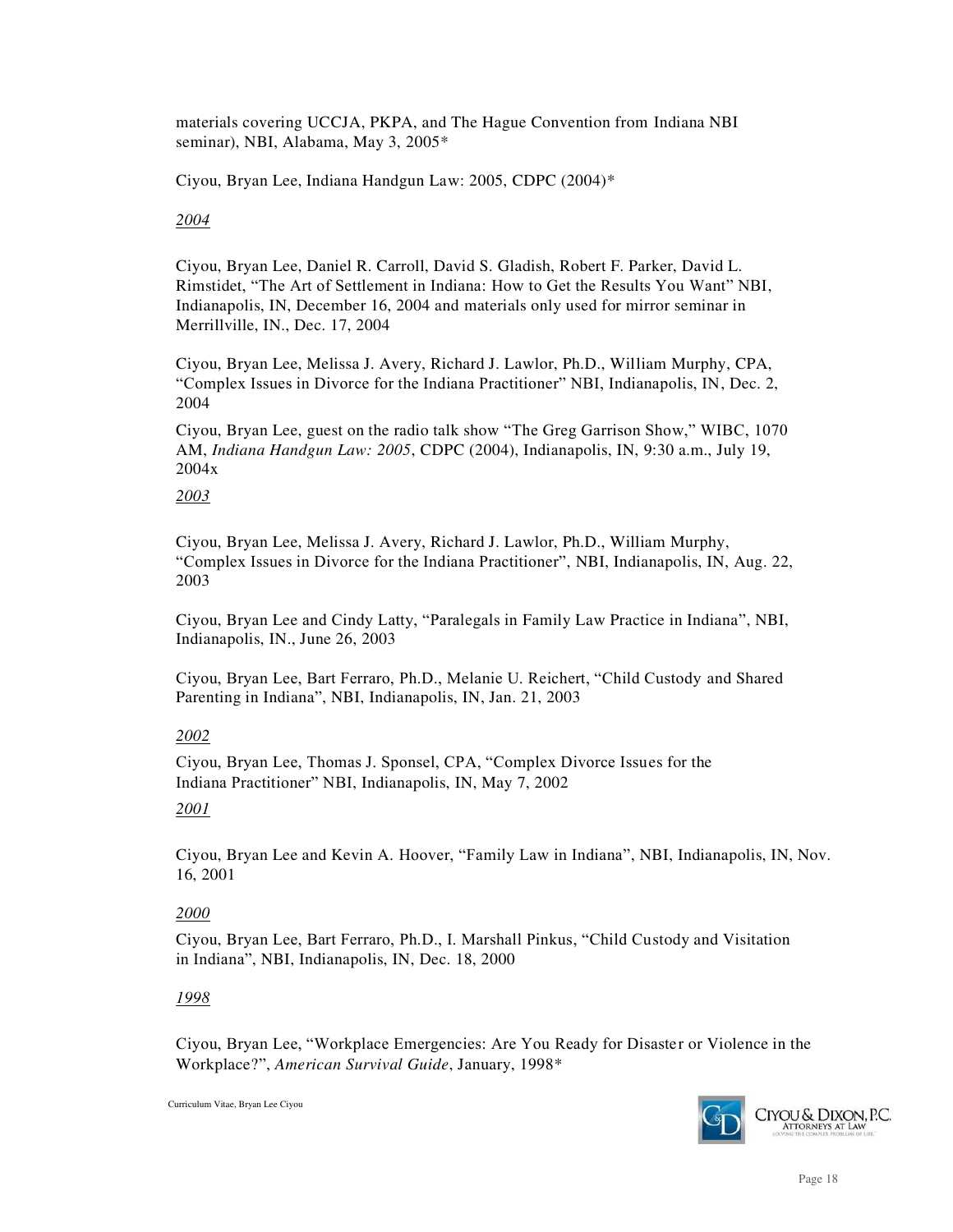Indiana University, Kelly School of Business, Adjunct Professor, Columbus, Ind. Course: Commercial Law I, 1998

### *1997*

Ciyou, Bryan Lee, "Violence and Disaster in the Workplace: Are You Prepared?" ICLEF, Indianapolis, IN, August 1997

Indiana University, Honors Program, Faculty, Indianapolis, IN Position: Teacher of Law to Gifted and Talented High School Students, Summer 1997

### *1996*

Indiana University, Honors Program, Faculty, Indianapolis, IN Position: Teacher of Law to Gifted and Talented High School Students, Summer 1996

Ciyou, Bryan Lee, "Getting Paid", ICLEF, Indianapolis, IN, April 1996

Ciyou, Bryan Lee, "When to Advise Your Client to Consult a Bankruptcy Attorney", 10 *American Journal of Family Law* 167, 1996\*

### *1995*

Ciyou, Bryan Lee, "Advanced Directives: The Basics" Paoli Right to Life Counsel, Paoli, IN, May, 1995

Ciyou, Bryan Lee, "HCFA's Final Rule: Basic Legal Issues", University of Indianapolis, Indianapolis, IN, 1995

Ciyou, Bryan Lee, "Representing the Abused Spouse in Child Custody Litigation" 9 *American Journal of Family Law* 113, 1995\*

Ciyou, Bryan Lee, "Divorce Law in the 1990s" ICLEF (materials written for Judith Stimson), Banff, Canada, August, 1995\*

Ciyou, Bryan Lee, Testified before the Indiana General Assembly, Senate Judiciary Committee, on behalf of the Indiana State Bar Association, regarding proposed changes to I.C. 31-1-11.5 (linking child support to visitation), Spring 1995

### *1993*

Indiana University, Honors Program, Faculty, Indianapolis, IN Position: Teacher of Law to Gifted and Talented High School Students, Summer 1993

### **EXPERT WITNESS**

cudontification), 2013 *United States v. Rafael Oscar Valdes, et al.,* Case No. 12-80234 (U.S. District Court, Southern District of Florida (qualified as expert in firearms and firearms parts

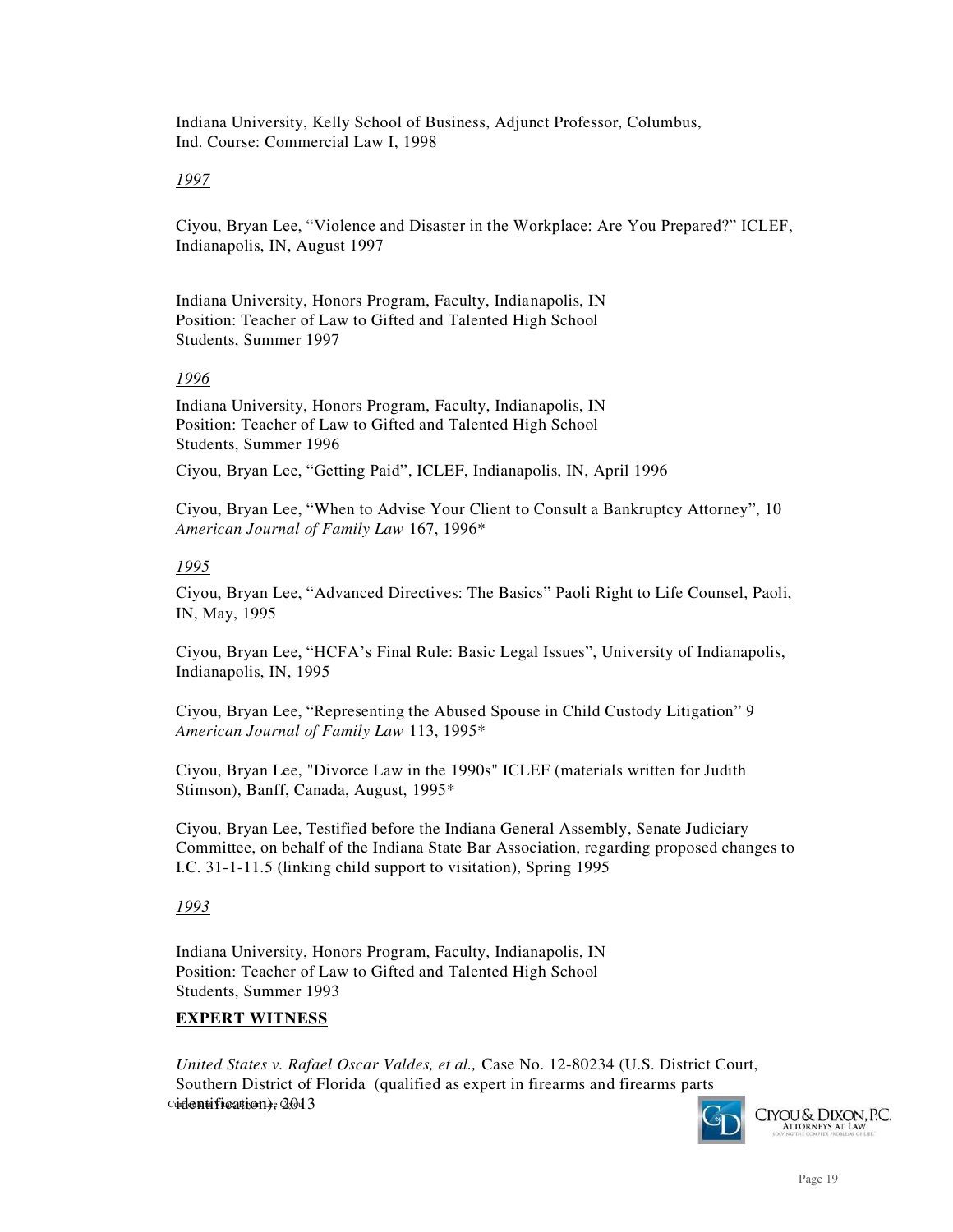## **GENERAL COUNSEL (Outside)**

Indy 1500 Gun & Knife Show (the oldest and one of the largest events of its kind in the United States) 2005-present

### **MEMBERSHIPS**

### **Legal:**

Indiana State Bar Association

Indianapolis Bar Association

Hamilton County Bar Association

Martindale-Hubbell, BV Rated

### **Firearms:**

Second Amendment Foundation, Life

Member. Gun Owners of America, Life

Member.

National Rifle Association, Life Member.

Safari Club International, Life Member

Rocky Mountain Elk Foundation, Life Member (28759L)

### **COURSES OF COMPLETION (CERTIFICATE)**

 *2020*

Gunsite Academy, Tactical Night Vision, Sept. 25-27, 2020.

*2012*

Active Counter-Measures Handgun Training with Steve Tarani, Lebanon, Ind., Oct. 27-28, 2012

*2011*

Active Trauma Management, Tactical Management of Acute Trauma, Lebanon, Ind., March 26, 2011

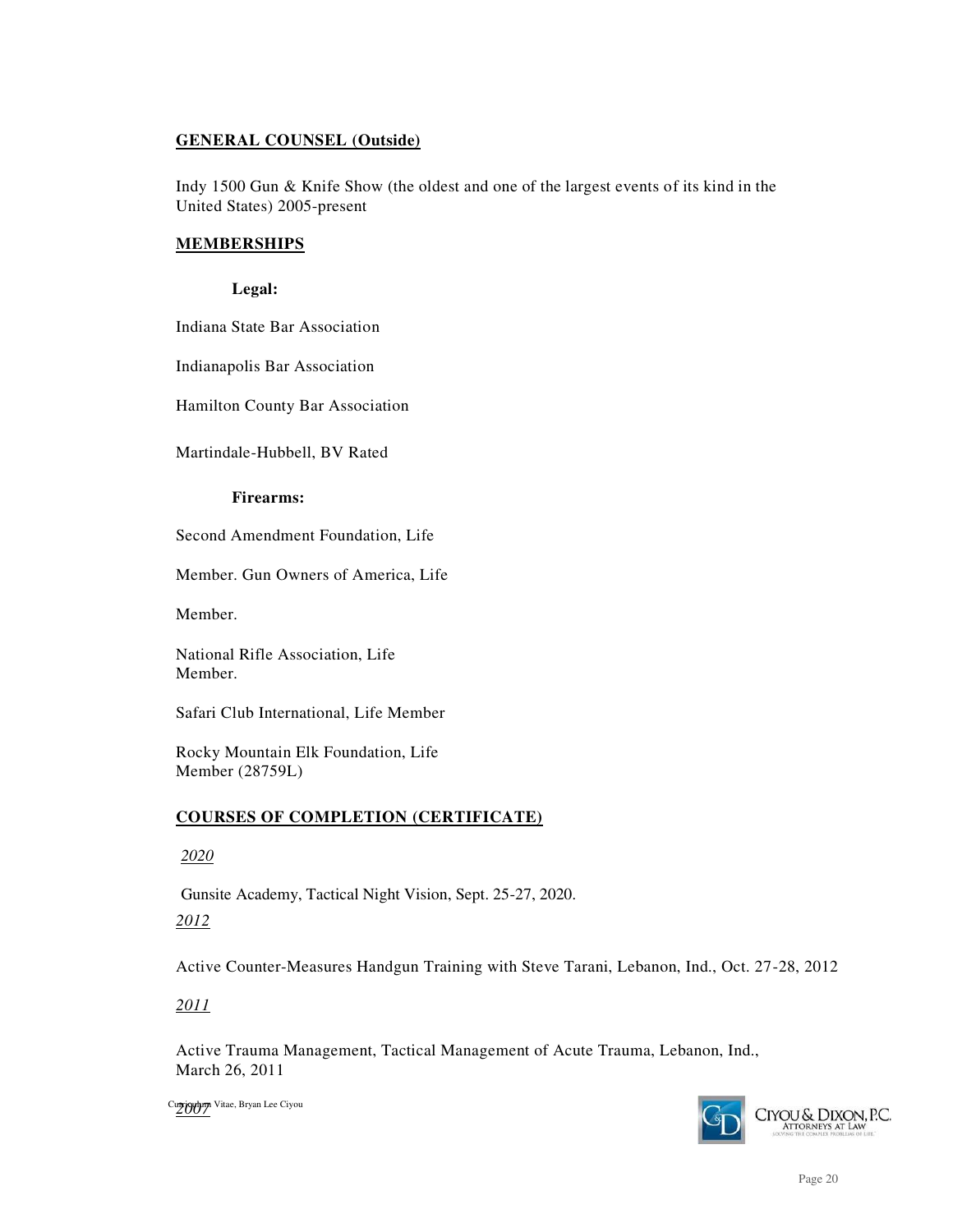Gunsite Academy, Defensive Pistol 150, Lebanon, Ind., Sept. 14-17, 2007

Gunsite Academy, Carbine 123, Lebanon, Ind., March 29-April 1, 2007

*2006*

Gunsite Academy, Inc., Defensive Pistol 150, Lebanon, Ind., June 23- 25, 2006

Doc Gunn, Inc., Tactical Treatment of Gunshot Wounds, Lebanon, Ind., Aug. 6, 2006

*2005*

Gunsite Academy, Inc., Defensive Pistol 150, Lebanon, Ind., Oct. 21-23,

2005 Gunsite Academy, Inc., Defensive Pistol 150, Lebanon, Ind., June 24-

26, 2005

## **BOARD POSITIONS**

*2013-present* 

Advisory Board Member, MyLawCLE.<http://www.mylawcle.com/advisory-board>

*2006-07*

Mill No. 9 (large Indianapolis condominium redevelopment complex), Board of Directors, President.

*2005-06*

Mill No. 9, Board of Directors,

Secretary. 1986-87

Missions Committee Director, Greenwood Christian

Church. 1985-86

Missions Committee Member, Greenwood Christian Church.

## **HUMANITARIAN AID**